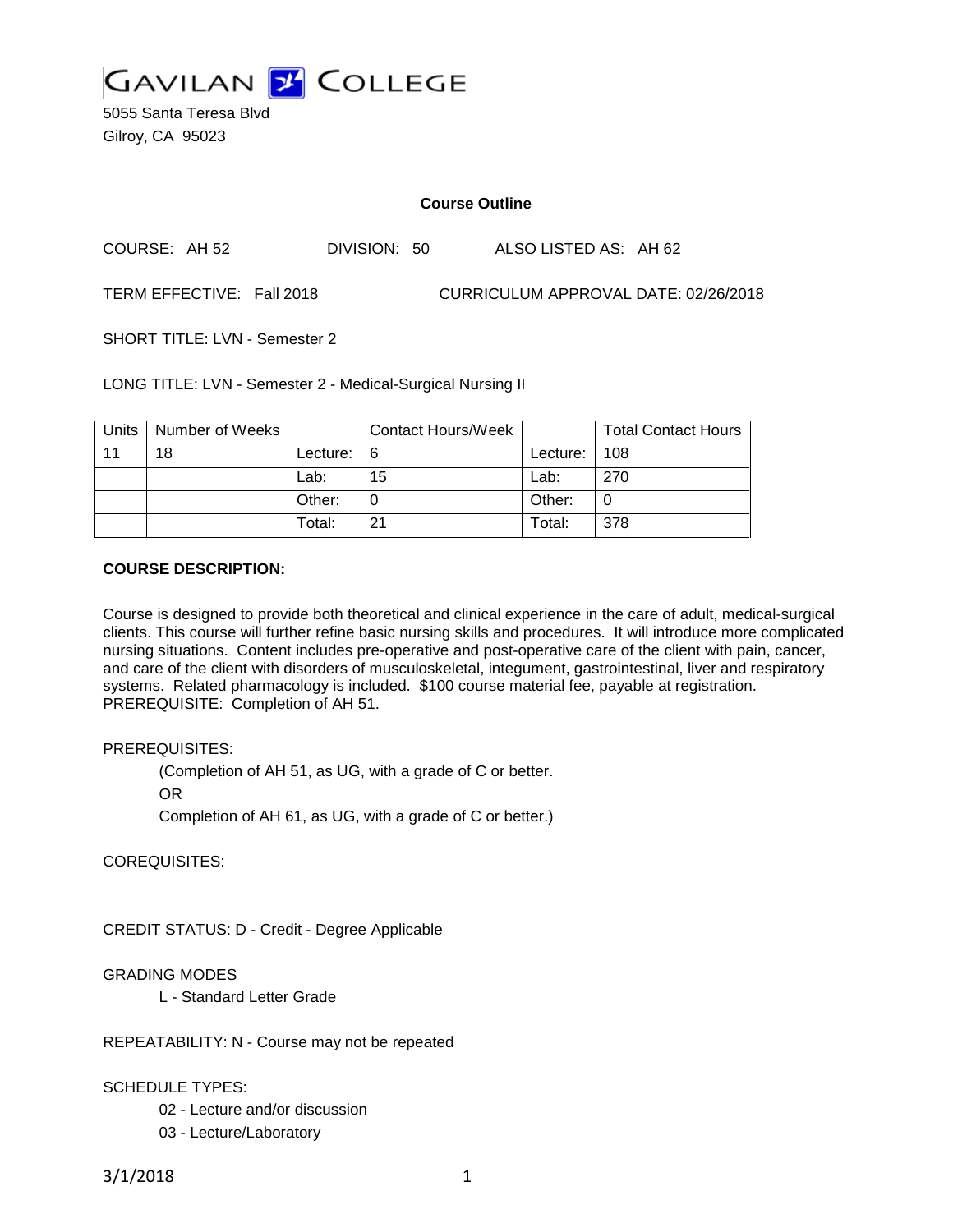04 - Laboratory/Studio/Activity

04B - Laboratory - LEH 0.75

## **STUDENT LEARNING OUTCOMES:**

1. Students will use learned theoretical concepts to critically think in patient care situations and will recognize and respond safely, effectively and appropriately to patient care needs and problems.

Measure of assessment: Skills testing. Clinical evaluations of performance in hospital clinicals. Theory exams. Clinical calculation exams.

Year assessed, or planned year of assessment: 2019

Semester: Spring

2. Students will communicate effectively with people of all ages, cultures and ethnicities. Students will demonstrate awareness of the students' own values and opinions, as well as awareness and respect of the opinions and values of others. Communication includes listening, speaking, reading, and writing analytically and respectfully.

Measure of assessment: Clinical evaluations. Skills testing. Participation in classroom discussions regarding ethical dilemmas.

Year assessed, or planned year of assessment: 2019

Semester: Spring

This SLO addresses cultural diversity: true

3. Students will consistently demonstrate honest and ethical behavior in the classroom and in their clinical practice. Students will practice within the scope of practice expected of a Licensed Vocational Nurse (LVN).

Measure of assessment: Adherence to the guidelines stated in the Gavilan College Nursing Student Handbook. Clinical evaluations. Skills testing. Turnitin.com.

Year assessed, or planned year of assessment: 2019

Semester: Spring

4. Students will develop lifestyle choices that promote self-reliance towards physical, mental and social health. Students will develop skills to enhance job readiness and career goal identification which will promote lifelong learning and personal well-being.

Measure of assessment: Classroom discussions. Clinical evaluations. Skills testing. Clinical worksheets.

Year assessed, or planned year of assessment: 2019

Semester: Spring

CULTURAL DIVERSITY:

Students will communicate effectively with people of all ages, cultures and ethnicities. Students will demonstrate awareness of the students' own values and opinions, as well as awareness and respect of the opinions and values of others. Communication includes listening, speaking, reading, and writing analytically and respectfully.

## **CONTENT, STUDENT PERFORMANCE OBJECTIVES, OUT-OF-CLASS ASSIGNMENTS**

Curriculum Approval Date: 02/26/2018

**LECTURE CONTENT:**

Week 1

The student is able to verbalize the requirements for the course, including:

- Attendance requirements
- Clinical requirements
- ATI NCLEX prep testing & remediation
- Math requirements
- **Grading**
- Homework
- Nursing Student Handbook & Policies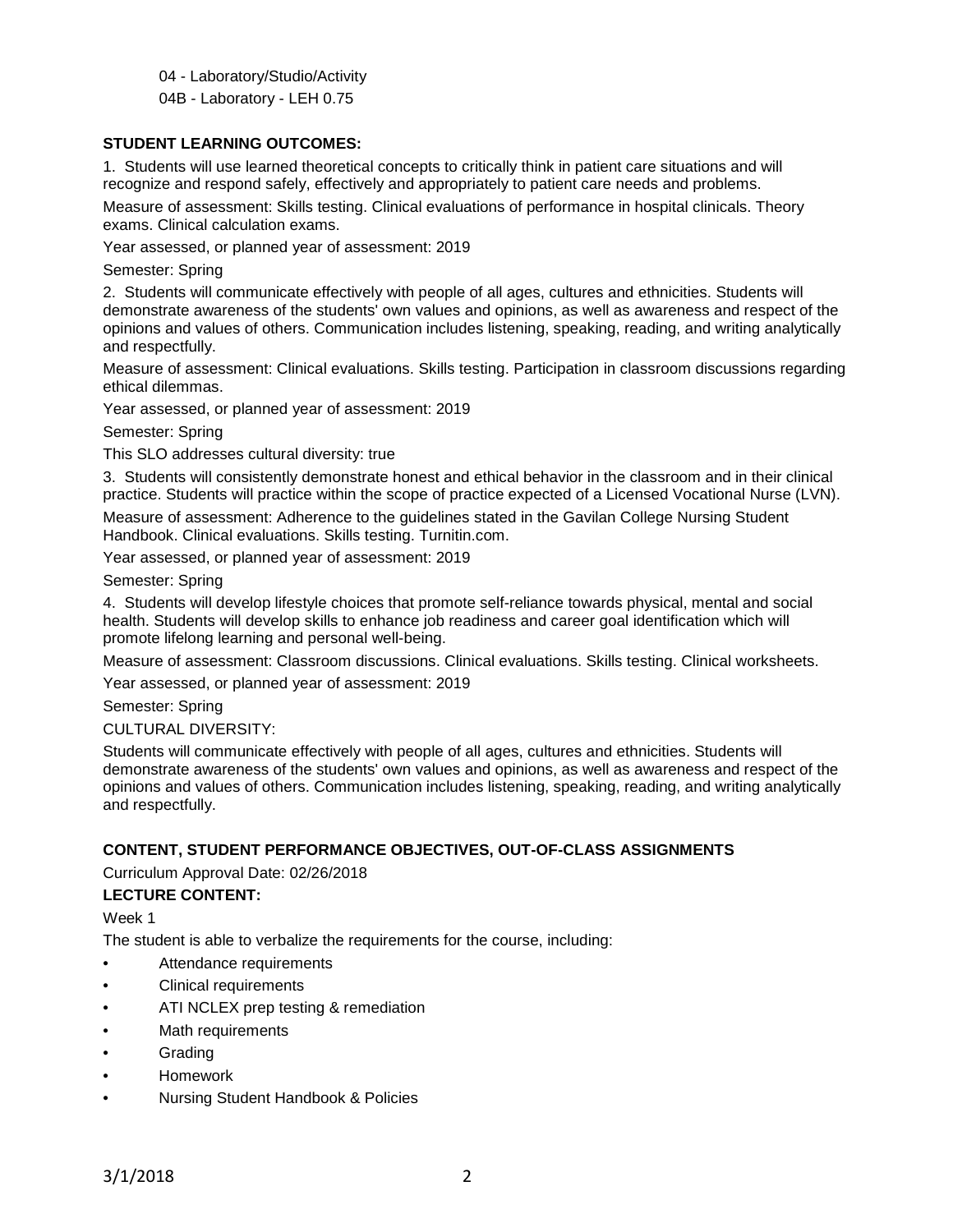• The student is able to access and navigate the Canvas Learning Management System and open each week's lesson plans.

- Define perioperative nursing care.
- Discuss common surgical risk factors and related nursing implications.
- Describe the preoperative assessment data to collect for a surgical patient.
- Explain the elements of a typical preoperative teaching plan
- Explain the components of an effective perioperative communication hand-off.
- Discuss the benefits of preoperative warming.
- Explain the risks of anesthesia for the geriatric patient
- Explain the licensed vocational nurse's role in the operating room.
- Describe factors to assess in a patient during postoperative recovery.
- Describe the rationale for nursing interventions designed to prevent postoperative complications.
- List 10 diagnosis which put patients at increased risk for postoperative complications.
- Lists the most common signs and symptoms of surgical complications that could occur immediately post-anesthesia.
- Able to verbalize the reason for each item included on the surgical checklist.
- Lists the reason and requirements of an informed consent.

• Able to list medications used for general and local anesthesia and the side effects and nursing implications for the use of each.

- Lists the steps in a surgical scrub.
- Able to verbalize the order in which sterile attire is donned.

• Verbalizes the differences between anesthesia and conscious sedation and the nursing implications for each.

## Week 2

Skills practice & testing in the skills lab Care of the Perioperative Patient

- Preoperative Care
- Intraoperative Care
- Postoperative Care
- Preoperative Teaching
- Post-Anesthesia Care
- Postoperative Teaching
- Surgical Prep & Checklists
- Informed Consent
- **Donning Sterile Attire**
- General & Local Anesthetics
- Skeletal Muscle Relaxants used in Surgery
- Stages of Anesthesia
- Conscious Sedation
- Define perioperative nursing care.
- Discuss common surgical risk factors and related nursing implications.
- Describe the preoperative assessment data to collect for a surgical patient.
- Explain the elements of a typical preoperative teaching plan
- Explain the components of an effective perioperative communication hand-off.
- Discuss the benefits of preoperative warming.

3/1/2018 3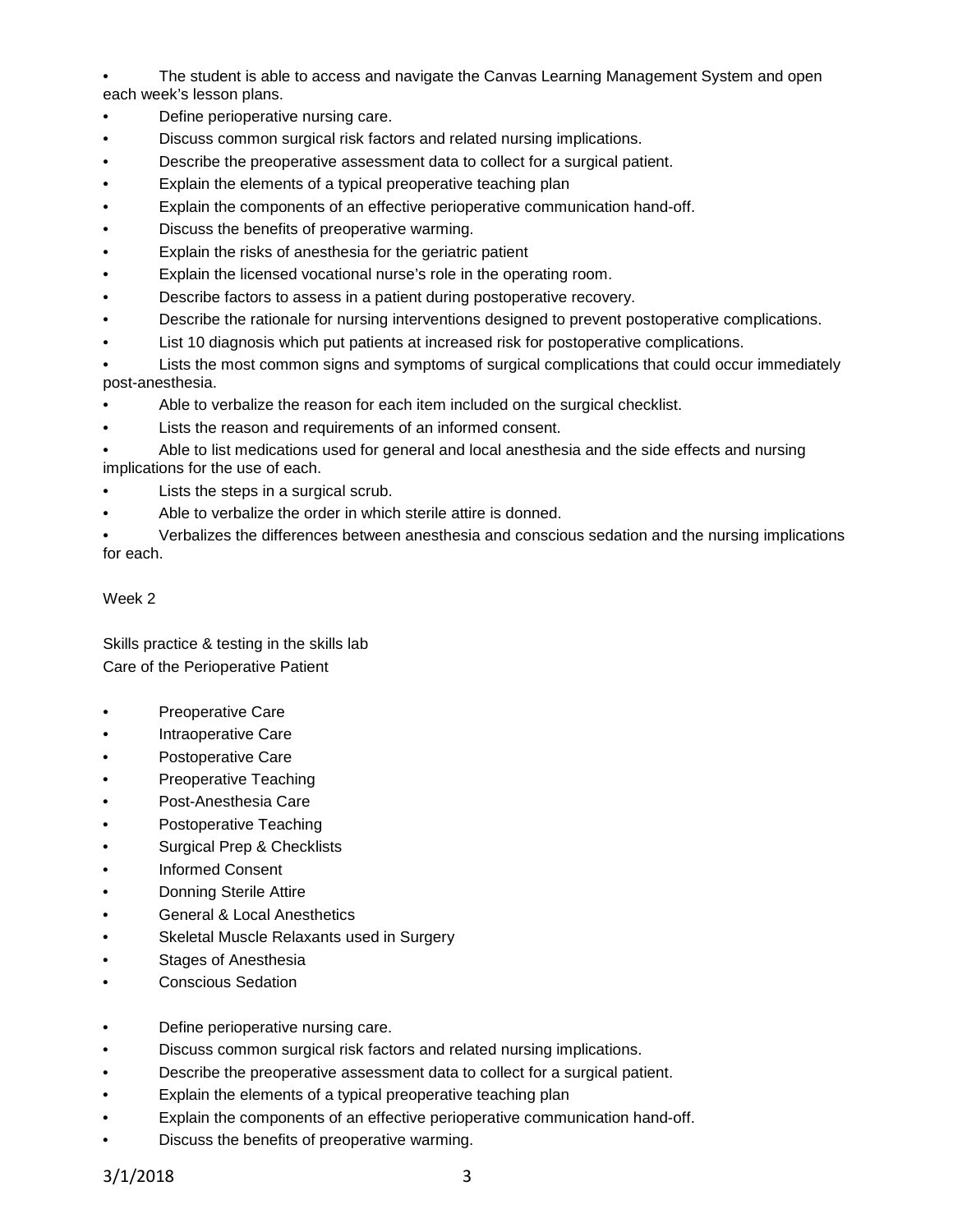- Explain the licensed vocational nurse's role in the operating room.
- Describe factors to assess in a patient during postoperative recovery.

### Week 3

- Pain assessment
- Care of the patient in pain
- Opioid Analgesics
- Non-Opioid Analgesics
- Central nervous system review
- Application of heat & cold
- Discuss common misconceptions about pain.
- Explain how cultural factors influence the pain experience.
- Describe guidelines for selecting and individualizing pain therapies.
- Explain various pharmacologic approaches to treating pain.
- Describe applications for use of nonpharmacologic pain interventions.
- Identify barriers to effective pain management.
- Describe the pain assessment used for patients receiving opiate agonists.

• Differentiate among the properties of opiate agonists, opiate partial agonists, and opiate antagonists.

- Cite the common adverse effects of opiate agonists.
- Identify opiate antagonists and expected therapeutic outcomes to monitor.
- List the common side effects and adverse reactions with the use of steroids and NSAIDs.
- Describe the three pharmacologic
- effects of salicylates.
- List the common and serious adverse effects and drug interactions associated with salicylates and NSAIDs.
- Discuss nursing implications for administering analgesics.
- Describe 2 clinical situations where you would use heat as a form of therapy.
- Describe 2 clinical situations where you would use cold as a form of therapy.

#### Week 4

- Care of the patient with cancer
- Care of the patient receiving radiation / chemotherapy
- Care of the patient undergoing surgery for cancer
- Pharmacology Exam 1
- Describe responses of patients and their families to the diagnosis of cancer.
- Identify data required in assessing the whether cancer is curable whether the patient will need palliative care.
- List the most common sites of cancer in men and women.
- Explain the differences between benign and malignant tumors.
- Define terms used to name and classify cancer.
- Describe measures to reduce the risk of cancer.
- List nursing responsibilities in the care of patients having diagnostic tests to detect possible cancer.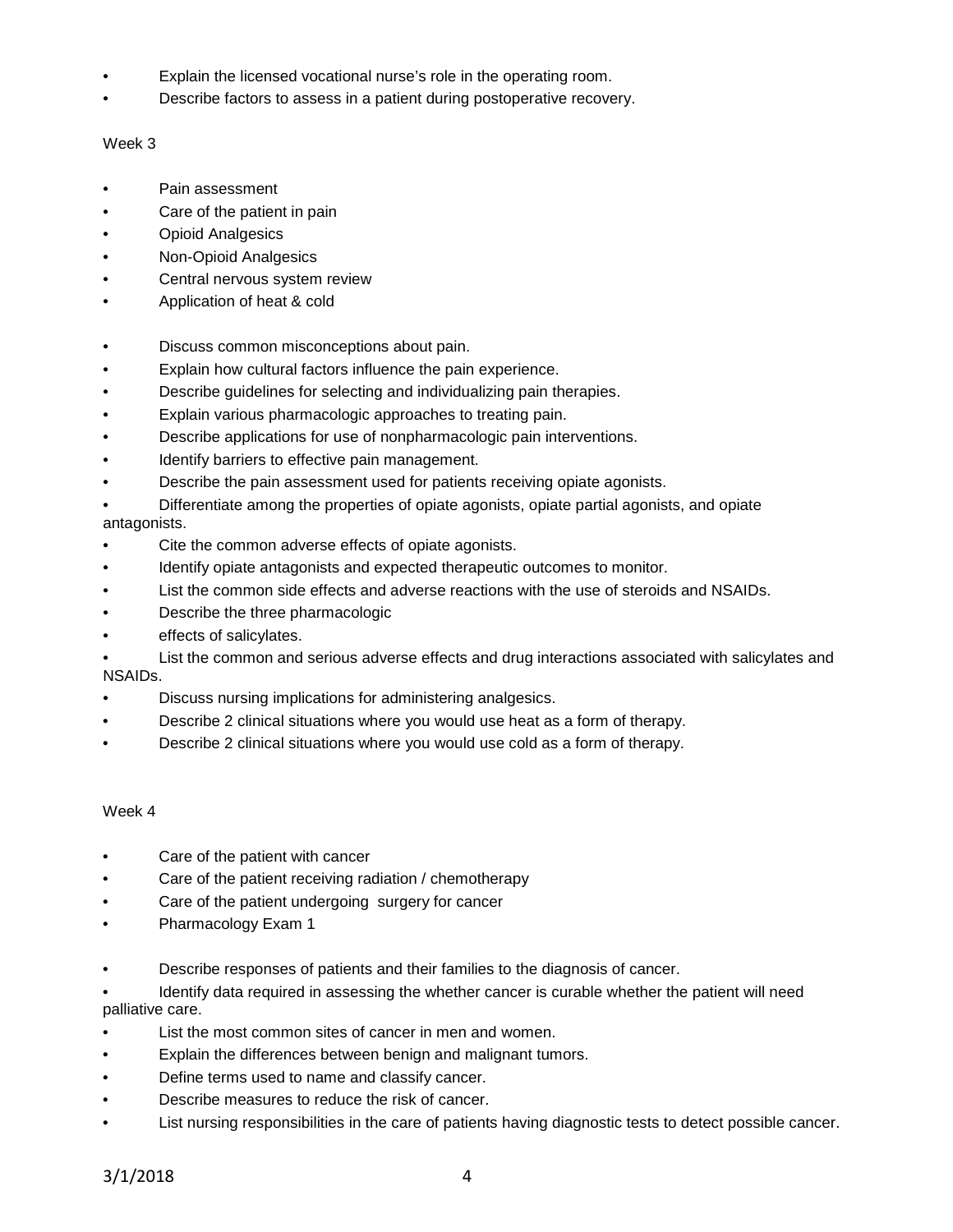• Explain the nursing care of patients undergoing each type of cancer therapy: surgery, radiation, chemotherapy, and biotherapy.

## Week 5

Cancer Therapies

- Antineoplastics, targeted therapies
- **Radiation**

Care of Patients with orthopedic problems

Theory Exam 1

## Week 6

- Musculoskeletal Assessment
- Care of the Patient with
- Musculoskeletal Problems
- Care of the Patient with
- Musculoskeletal Trauma
- Review Isolation Categories
- Review Isolation Techniques
- Reverse Isolation

• Describe the pathologic basis for osteoarthritis (degenerative joint disease), rheumatoid arthritis, osteoporosis, gout, progressive systemic sclerosis, polymyositis, bursitis, carpal tunnel syndrome, ankylosing spondylitis, polymyalgia rheumatic.

• Assist in developing a nursing care plan for a patient whose life has been affected by a musculoskeletal disorder

- Identify the types of fractures.
- Discuss the major complications of fractures, their signs and symptoms, and their management.
- Compare the types of medical treatment for fractures, particularly reduction and fixation.

• Describe common therapeutic measures for fractures, including casts, traction, crutches, walkers, and canes.

- Identify the clinical indications for amputations.
- Describe the different types of amputations.
- Discuss the medical and surgical management of the amputation patient
- Describe common problems associated with immobility.
- Discuss the impact of exercise and positioning on preventing complications related to immobility.

## Week 7

## NSAIDS

Antigout Agents Antirheumatoid Agents

- Assessment of the Integumentary System
- Care of patients with skin problems & pressure ulcers
- Vascular disease
- Skin problems caused by peripheral venous insufficiency
- Wound care & dressing changes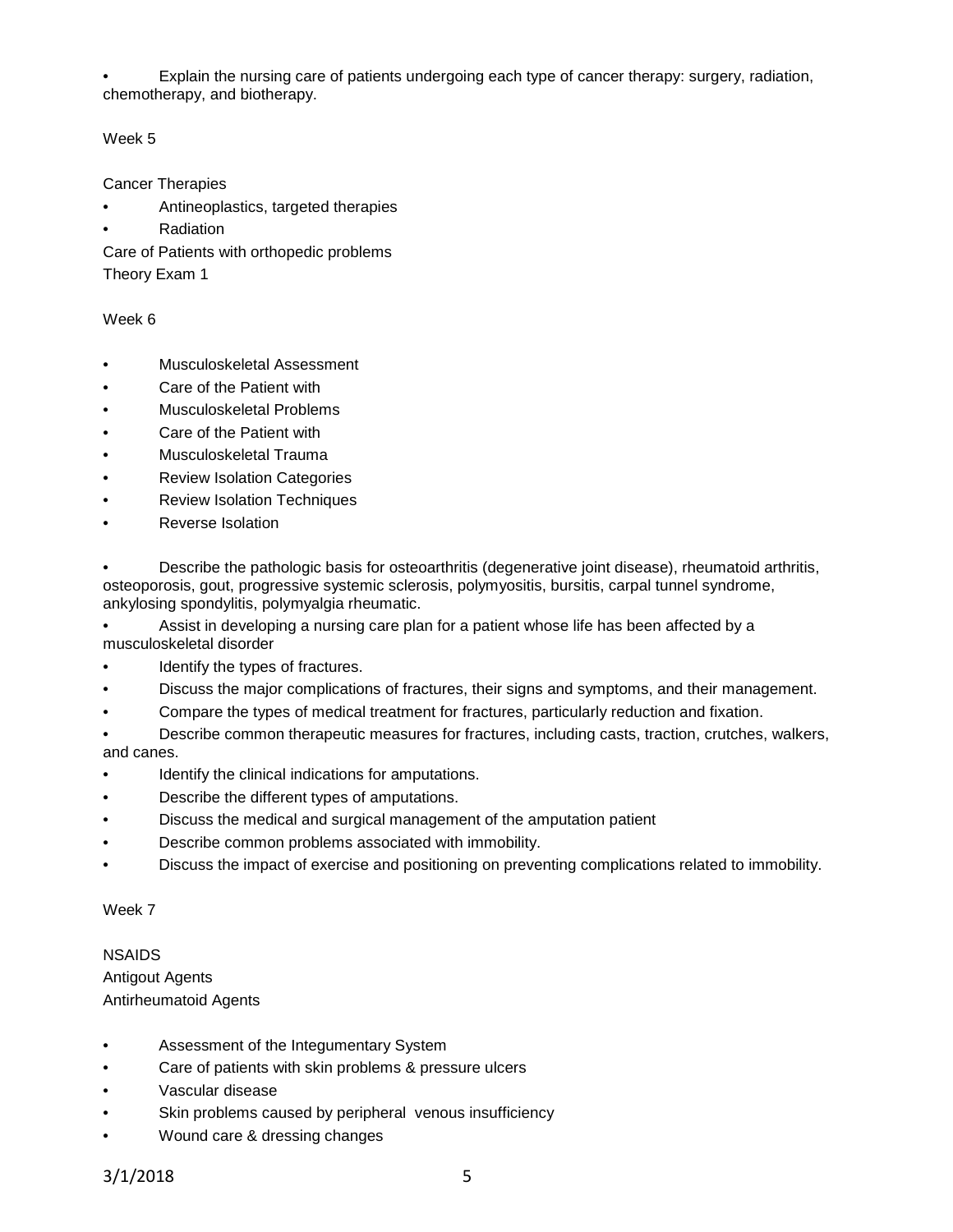• Explain the nurse's responsibilities regarding the tests and procedures for diagnosing skin disorders.

• Explain the therapeutic benefits and nursing considerations for patients who receive dressings, soaks and wet wraps, phototherapy, and drug therapy for skin problems.

• Describe the pathophysiology, signs and symptoms, diagnostic tests, and medical treatment for selected skin disorders.

- Assist in developing a nursing care plan for the patient with a skin disorder.
- Explain the steps in wound assessment .
- List the steps in completing a wet to dry dressing.

#### Week 8

- Wound assessment, care & dressings (continued)
- Pharmacology for dermatological conditions

Theory Midterm Exam

- Continue wound assessment, care & dressings
- Explain the steps in wound assessment .
- Explain the steps in measuring a wound.
- Compare and contrast the different types of dressings and the appropriate uses for each:
- Hydrocolloid
- Hydrogel
- Alginate
- Collagen
- Foam
- **Compression**
- Wound vacuum
- Transparent film
- Wet to Dry

#### Week 9

- Wound assessment, care & dressings (continued)
- Pressure ulcers
- Therapeutic Beds
- Begin Respiratory Assessment & Care
- Sterile Technique
- Continue Respiratory Assessment & Care
- Calculation of IV Solutions
- Percents / Kilocalories
- Labeling IV Solution Bags
- **Enteral Feeding Calculations**
- Explain the steps in wound assessment
- Explain the steps in measuring a wound.
- Compare and contrast the different types of dressings and the appropriate uses for each:
- Hydrocolloid
- Hydrogel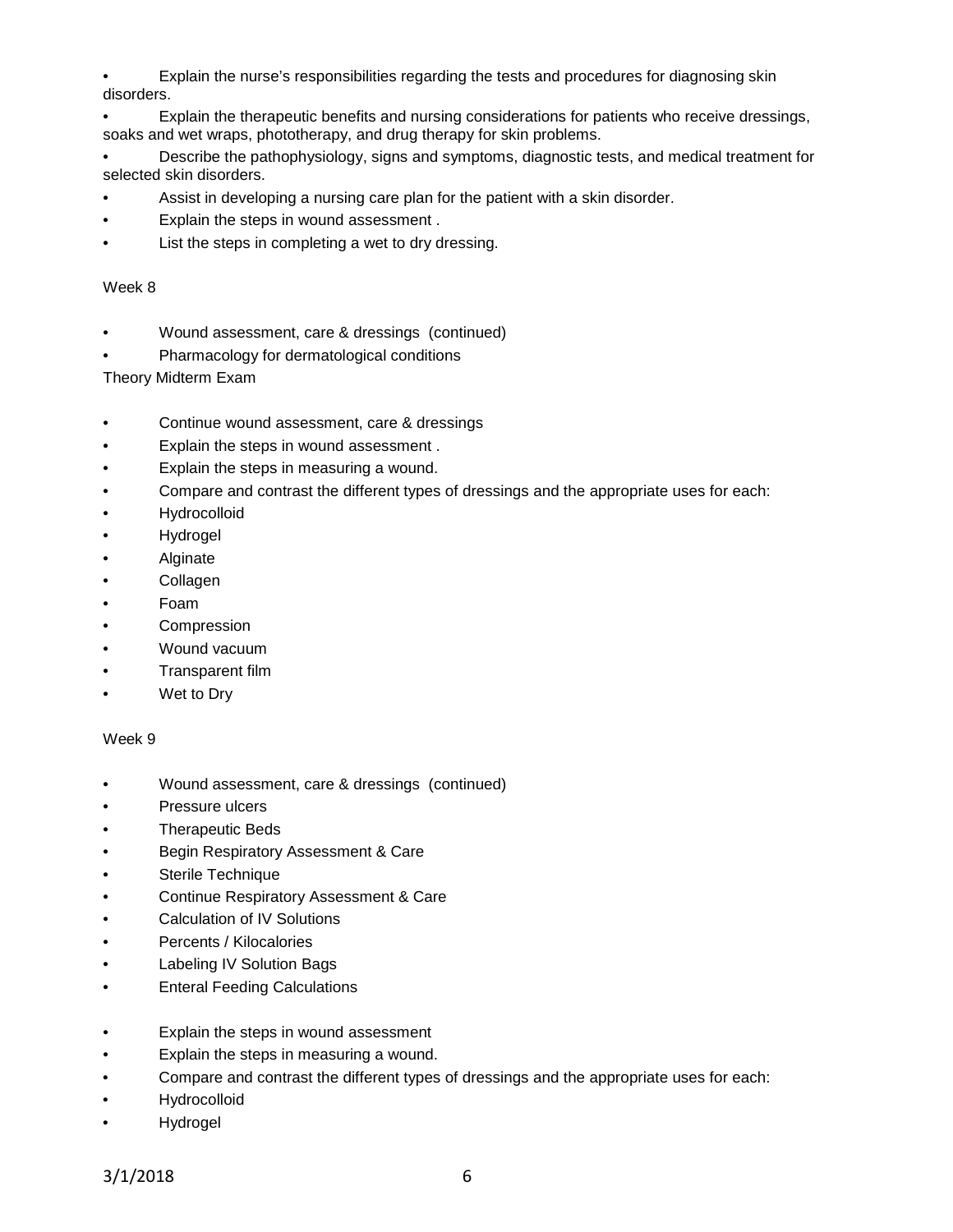- **Alginate**
- **Collagen**
- Foam
- **Compression**
- Wound vacuum
- Transparent film
- Wet to Dry
- List the steps in staging a pressure ulcer.
- List 4 nursing interventions to help heal a
- Identify data to be collected in the nursing assessment of the patient with a respiratory disorder.
- Identify the nursing implications of age-related changes in the respiratory system.
- Describe diagnostic tests or procedures for respiratory disorders and nursing interventions.
- Explain nursing care of patients receiving therapeutic treatments for respiratory disorders.
- For selected respiratory disorders, describe the pathophysiology, signs and symptoms, complications, diagnostic measures, and medical treatment.
- Assist in developing a nursing care plan for the patient who has an acute respiratory disorder.
- Identify examples of chronic inflammatory, obstructive, and restrictive pulmonary diseases.
- For selected chronic respiratory disorders, describe the pathophysiology, signs and symptoms, complications, diagnostic measures, and medical treatment.
- Assist in developing a nursing care plan for the patient who has a chronic respiratory disorder.
- Explain the relationship between cigarette smoking and chronic respiratory disorders.
- Identify data to be collected in the nursing assessment of the patient with a respiratory disorder.
- Identify the nursing implications of age-related changes in the respiratory system.
- Describe diagnostic tests or procedures for respiratory disorders and nursing interventions.
- Explain nursing care of patients receiving therapeutic treatments for respiratory disorders.
- For selected respiratory disorders, describe the pathophysiology, signs and symptoms, complications, diagnostic measures, and medical treatment.

# Week 10

Additional practice with dosage calculations

- **Medications**
- **IV Solutions**
- **Enteral Feedings**
- Assessment of the gastrointestinal system
- Diagnostic tests of the GI system
- Diseases of the GI system and their treatment
- Age related changes
- Able to calculate medication in a variety of units (e.g. mg, milliliter, etc.) dosages with accuracy.
- Accurately calculates IV flow rates in mL/hour and drops/minute.
- Accurately calculates enteral feedings in mL/hour and drops per minute.
- Accurately calculates enteral feedings that are ordered in percentages or kilocalories.

• Identify the nursing responsibilities in the care of patients undergoing diagnostic tests and procedures for gastrointestinal disorders..

• Describe the nursing care of patients with lower gastrointestinal tract surgery, and drug therapy for digestive tract disorders.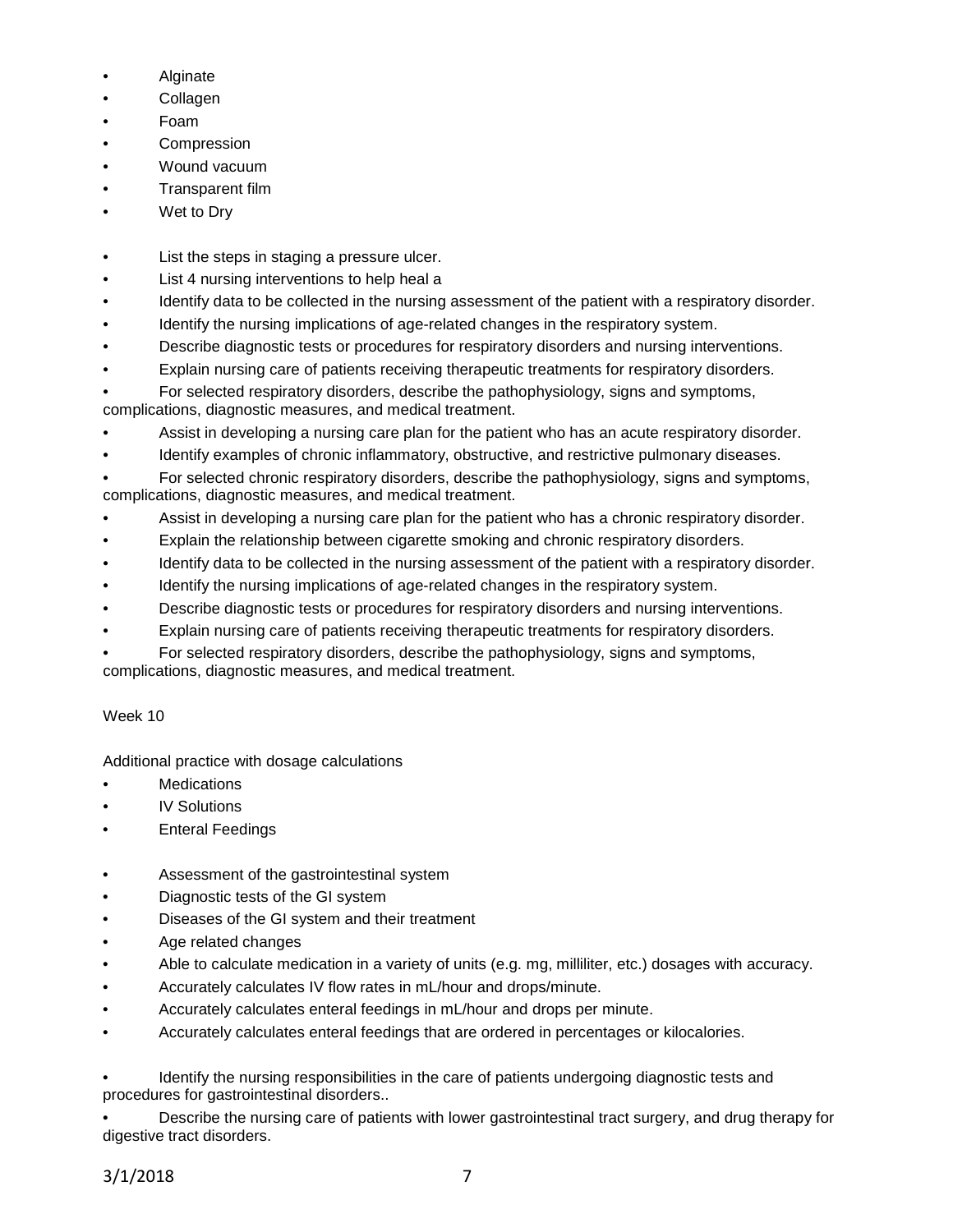• Describe the pathophysiology, signs and symptoms, complications, and treatment of selected digestive tract disorders.

• Assist in developing nursing care plans for patients receiving treatment for digestive tract disorders

## Week 11

Continue with Gastrointestinal Disorders

- Care of the patient with disorders of the mouth, esophagus & stomach
- Diarrhea / Inflammatory Bowel Disease
- Acute Abdomen / Peritonitis
- Pharmacology Exam #2

List the data to be included in the nursing assessment of the patient with esophageal and stomach disorders.

• Describe the pathophysiology, signs and symptoms, complications, and medical treatment of inflammatory bowel disease.

List the signs and symptoms of an acute abdomen and/or peritonitis.

• Assist in developing nursing care plans for patients receiving treatment for upper digestive disorders.

- Describe the dietary changes that can assist a patient with an episode of diarrhea.
- Cite nine causes of diarrhea.
- Describe the six common causes of nausea and vomiting.

Discuss the three types of nausea associated with chemotherapy and the nursing considerations.

#### Week 12

- Continue with Gastrointestinal Disorders
- Constipation / Obstipation
- Paralytic Ileus / Obstruction
- Diverticular Disorders
- Cancer of the Colon / Rectum
- Theory Exam 2

• List the data to be included in the nursing assessment of the patient with esophageal and stomach disorders.

• Describe the pathophysiology, signs and symptoms, complications, and medical treatment of inflammatory bowel disease.

List the signs and symptoms of an acute abdomen and/or peritonitis.

• Assist in developing nursing care plans for patients receiving treatment for upper digestive disorders.

- Describe the dietary changes that can assist a patient with an episode of diarrhea.
- Cite nine causes of diarrhea.
- Describe the six common causes of nausea and vomiting.

Discuss the three types of nausea associated with chemotherapy and the nursing considerations.

## Week 13

Care of the patient with disorders of the liver / gallbladder / pancreas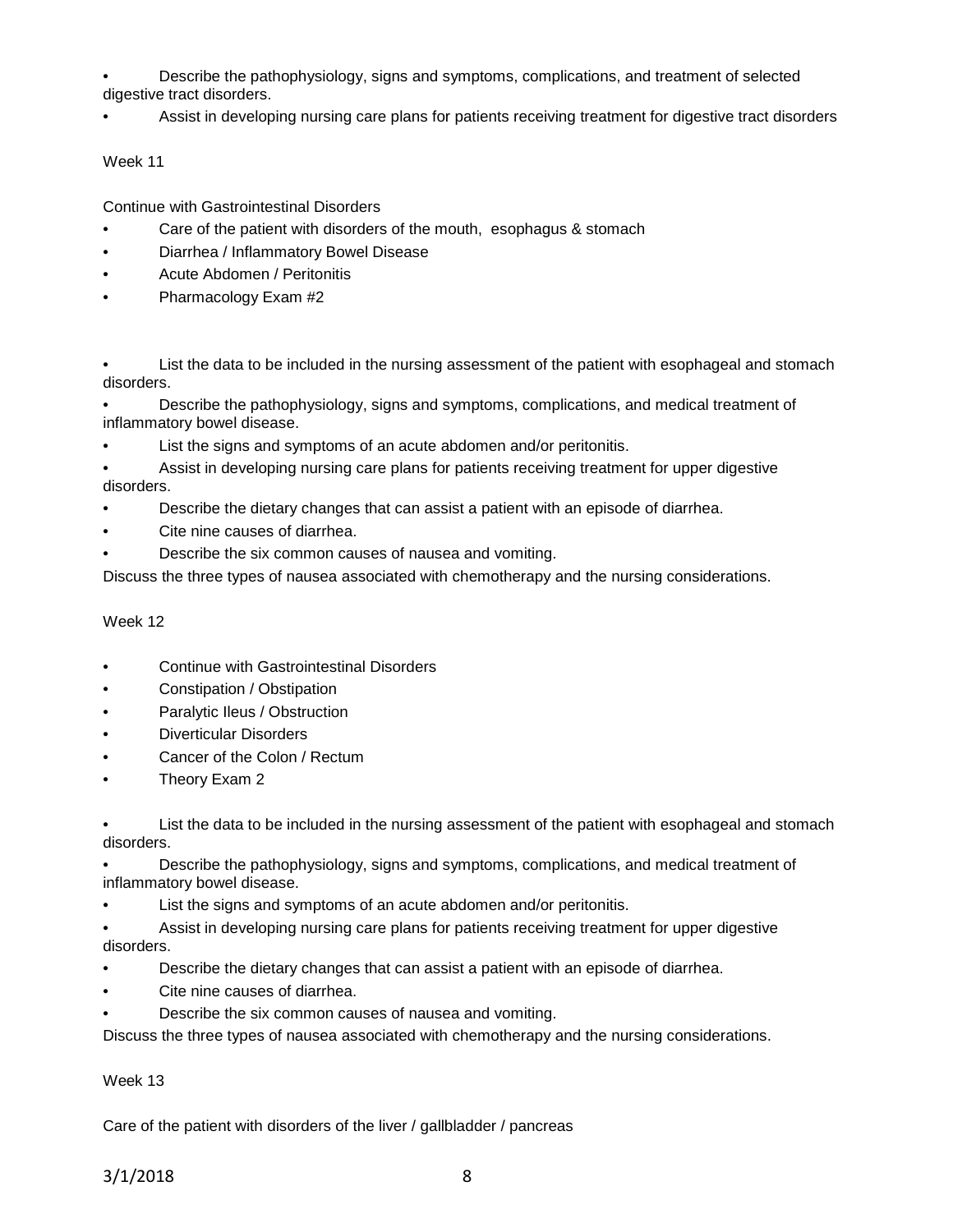- **Hepatitis**
- **Cholecystitis**
- **Pancreatitis**
- GI Pharmacology

Identify nursing assessment data related to the functions of the liver, gallbladder, and pancreas.

• Explain the pathology, signs and symptoms, diagnosis, complications, and medical treatment of selected disorders of the liver, gallbladder, and pancreas.

• Describe the care of the patient who has an esophageal balloon tube in place.

• Assist in developing a nursing care plan for the patient with liver, gallbladder, or pancreatic dysfunction.

• Identify factors that prevent breakdown of the body's normal defense barriers, resulting in ulcer formation.

- Describe the physiology of the stomach.
- Cite common stomach disorders that require drug therapy.
- Discuss the drug classifications and actions used to treat stomach disorders.

• Identify interventions that incorporate pharmacologic and nonpharmacologic treatments for an individual with stomach disorders.

• Explain the meaning of "normal" bowel habits and describe the underlying causes of constipation.

• Identify the mechanism of action, for the different classes of laxatives and describe medical conditions in which laxatives should not be used.

- Identify the therapeutic classes of antiemetics.
- Discuss the scheduling of antiemetics for maximum benefit

# Week 14

- Adrenergics & Blockers
- Cholinergics & Blockers
- Anti-Infectives
- Anti-Tuberculars
- Anti-Virals & Anti-Fungals
- Treatment for HIV

• Describe how the central nervous system differs from the peripheral nervous system.

• Name the most common neurotransmitters known to affect central nervous system function and identify the two major neurotransmitters of the autonomic nervous system.

- Explain how drugs inhibit the actions of cholinergic and adrenergic fibers.
- Identify two broad classes of drugs used to stimulate the adrenergic nervous system.
- Review the actions of adrenergic agents and the conditions that require the use of these drugs.
- Describe the benefits of using beta-adrenergic blocking agents for hypertension, angina pectoris, cardiac dysrhythmias, and hyperthyroidism.

• Identify disease conditions in which beta-adrenergic blocking agents should not be used, and discuss why they should not be used.

• Describe clinical uses and the predictable adverse effects of cholinergic agents and anticholinergic agents.

• Describe the signs and symptoms of the common adverse effects seen with antimicrobial therapy.

• Describe the nursing assessments and interventions for the common adverse effects associated with antimicrobial agents: allergic reaction, nephrotoxicity, ototoxicity, hepatotoxicity.

• Describe the life cycle of the human immunodeficiency virus (HIV) and relate it to the actions of pharmacologic drugs used in the treatment of HIV disease.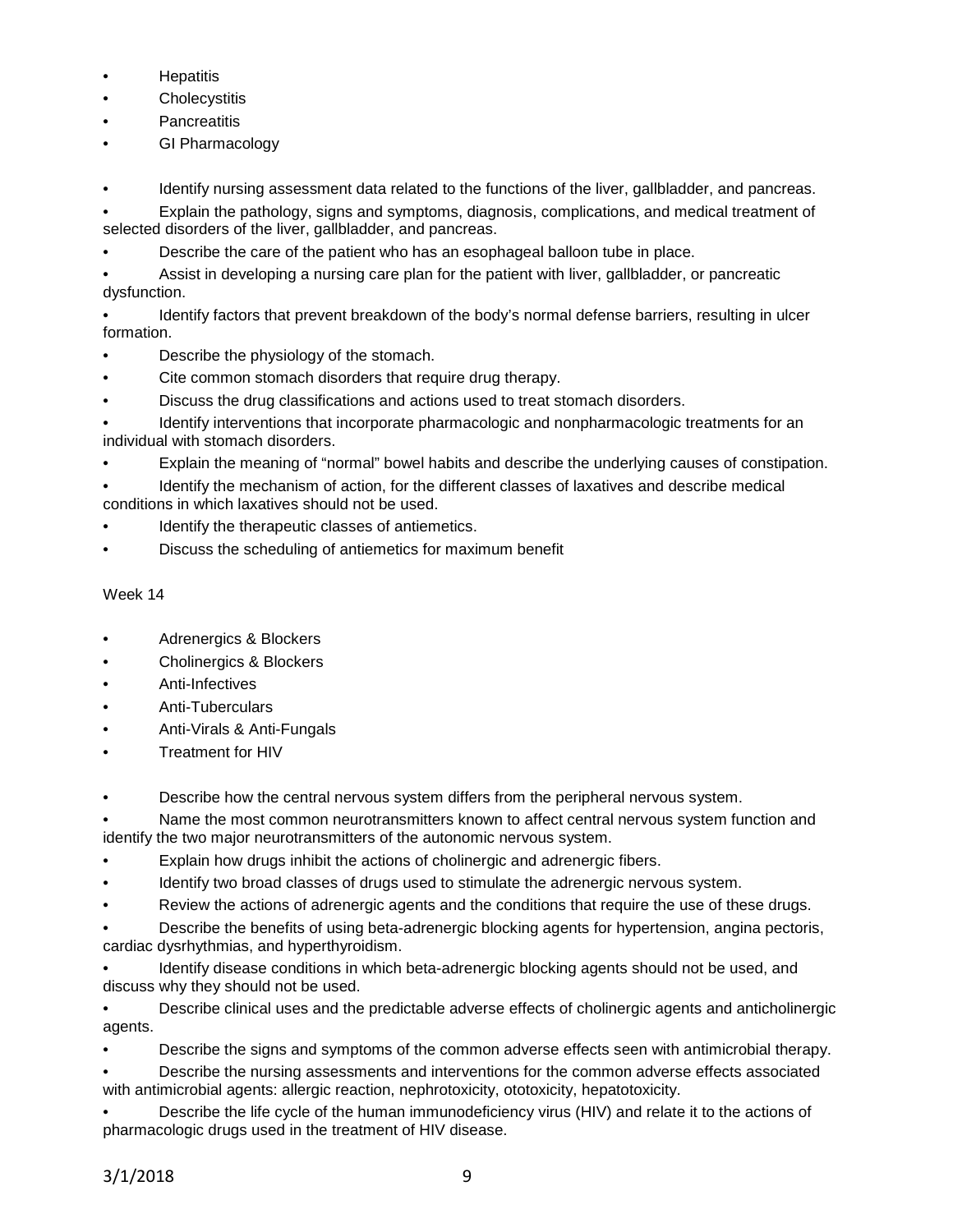Identify the common risk factors for HIV transmission.

• Describe the six classifications of antiretroviral therapy, and give examples of medications in each group.

- Explain specific issues of medication adherence to antiretroviral agents.
- Discuss the nurse's role in medication management and issues of adherence.

• Discuss medical management for preventing mother-to-child transmission of HIV infection during pregnancy.

• Discuss health care workers' exposure risks and relate the risk and type of exposure to recommendations.

- Apply the nursing process, including teaching, to the care of patients with HIV infection.
- Compare first-line and second-line antitubercular drugs and give examples of each.

## Week 15

- Respiratory pharmacology Respiratory Assessment
- Care of the patient with acute respiratory disorders
- Care of the patient with chronic respiratory disorders
- Care of the patient with a tracheostomy
- Care of the patient with a chest tube
- Oxygen therapy & equipment
- Pulse oximetry / Acid-Base balance
- Diagnostic tests
- Comprehensive Pharmacology & Math Final Exam

Week 16 Theory Final Exam Math Final Retake

## LAB CONTENT:

Week 1 No lab

## Week 2

Skills practice and testing of previously learned skills from AH51. The student is able to accurately perform and document the following:

- Head to toe assessment
- Medication administration
- o Non-parentalmedications
- o Parenteral medications
- o Insulin administration
- o Via gastric or NG tube
- Isolation / PPE
- Sterile gloving / sterile fields
- IV assessment & discontinuing an IV
- Urinary catheterization
- Enema administration
- Ostomy care
- NG tube insertion
- Small bore feeding tube insertion and removal

3/1/2018 10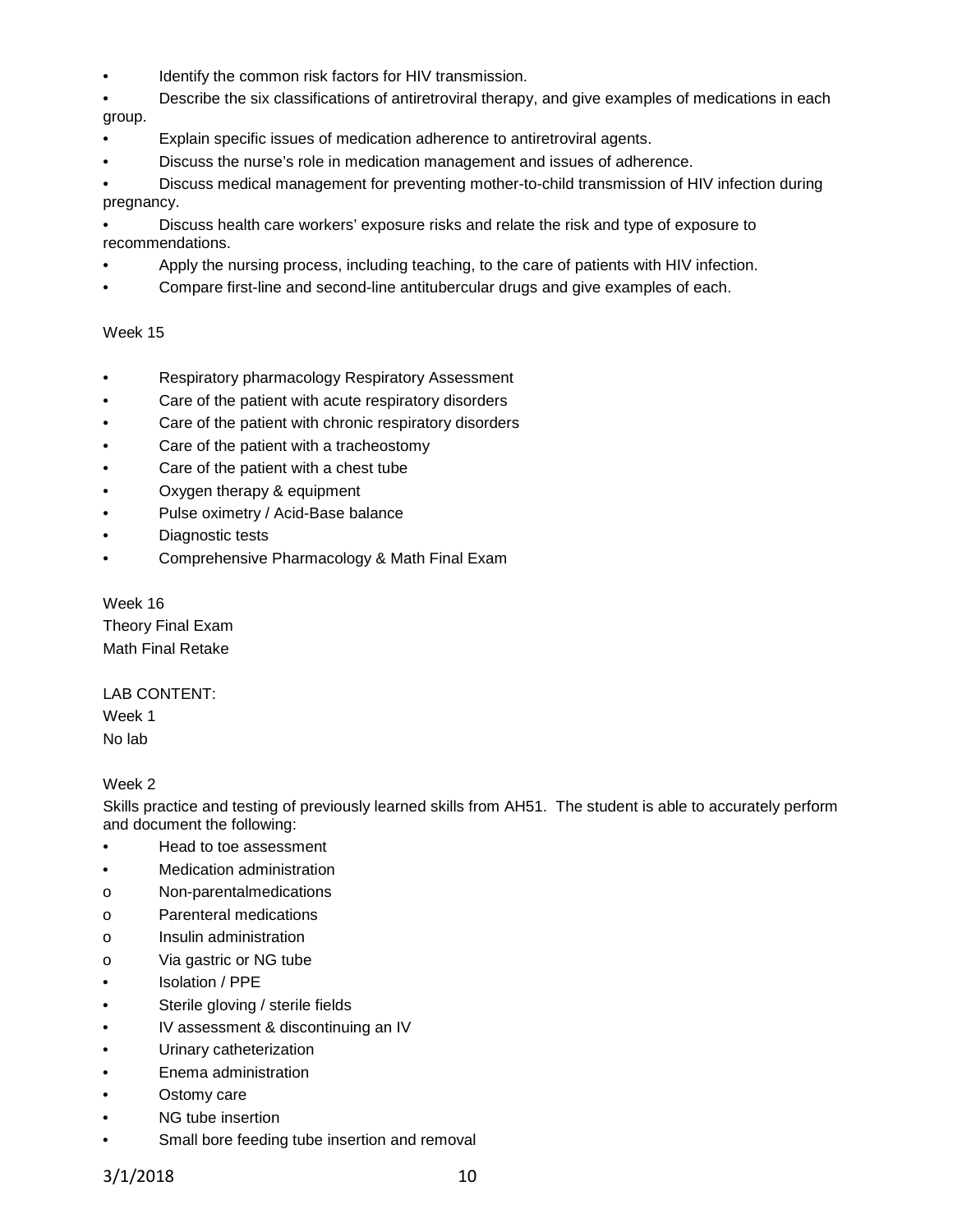• Tube feedings: bolus, intermittent and continuous

Gastroccult and hemoccult testing

Week 3

Hospital Orientation

Group B – St. Louise

Group A – Hazel Hawkins

Locates all items on the scavenger hunt on the nursing unit.

• Able to identify PPE items needed and can locate the items for standard precautions, droplet precautions, & neutropenic precautions.

- Able to login and navigate on the electronic health record. (EHR).
- Appropriately documents simulated patient findings on a simulated patient record.

Attends change of shift report and correctly notes patient data and care needed on student worksheet

Week 4

Skills Lab on Campus

## Week 5

• Obtain change of shift report and provide nursing care for 1-2 patients including shift assessment, head to toe assessment, vital signs and care given and perform related documentation on the EHR. Give primary nurse end of shift report

• Maintain a nurse-client relationship utilizing therapeutic communication techniques. Maintain cultural sensitivity. Instructor will observe interactions or interview clients to assess effectiveness.

- Look up all medications, noting SDR, drug classification, actions, side effects on student worksheet.
- Administer and document oral medications, insulin and heparin administration with instructor.
- Provide patient education on diabetes and diabetic medications and document on EHR.
- Monitor and document condition of IV site.
- Monitor and patient's fluid balance via intake & output and weight and document on EHR.
- Provide patient education regarding medication and discharge needs and document on EHR.
- Insert urinary catheter using aseptic technique and document on EHR.

• Provide nursing care including perineal care to a patient with an indwelling urinary catheter and document on EHR.

- Measure and document on EHR a post-void residual (PVR) with catheterization or a bladder scan.
- Irrigate an indwelling urinary catheter and
- document on the EHR.
- Remove an indwelling catheter and document on the EHR.
- Provide nursing care and documentation on the EHR for a patient with an ostomy.
- Measure, insert and check placement of a nasogastric tube and document on the EHR.
- Prepare a patient for surgery including completing pre-operative checklist and pre-op patient education.
- Provide post-operative assessment, nursing care and document on EHR.

• Complete a pain assessment and provide comfort measures including medications to relieve pain and document on EHR.

## Week 6

• Obtain change of shift report and provide nursing care for 1-2 patients including shift assessment, head to toe assessment, vital signs and care given and perform related documentation on the EHR. Give primary nurse end of shift report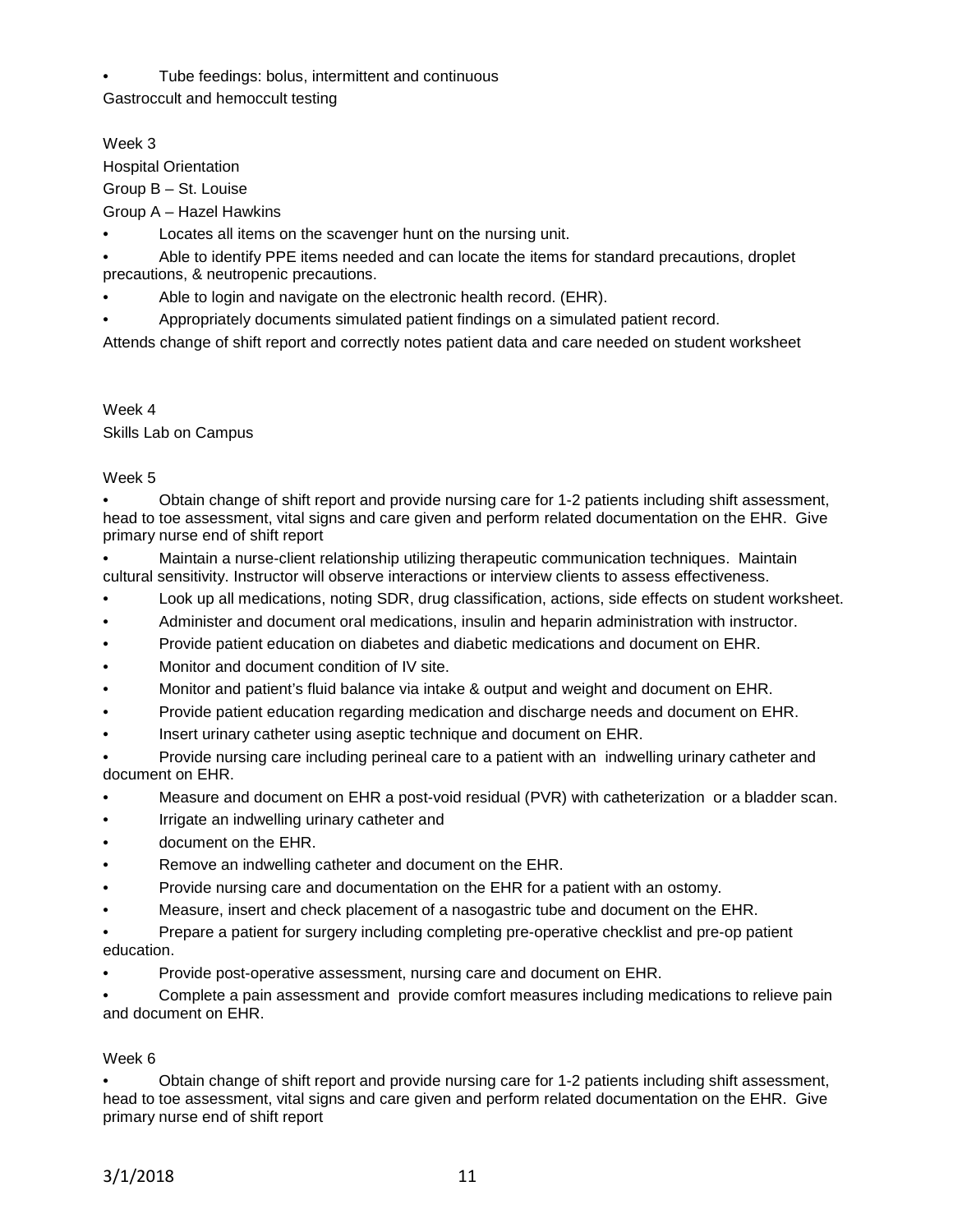• Maintain a nurse-client relationship utilizing therapeutic communication techniques. Maintain cultural sensitivity. Instructor will observe interactions or interview clients to assess effectiveness.

- Look up all medications, noting SDR, drug classification, actions, side effects on student worksheet.
- Administer and document oral medications, insulin and heparin administration with instructor.
- Provide patient education on diabetes and diabetic medications and document on EHR.
- Monitor and document condition of IV site.
- Monitor and patient's fluid balance via intake & output and weight and document on EHR.
- Provide patient education regarding medication and discharge needs and document on EHR.
- Insert urinary catheter using aseptic technique and document on EHR.

• Provide nursing care including perineal care to a patient with an indwelling urinary catheter and document on EHR.

- Measure and document on EHR a post-void residual (PVR) with catheterization or a bladder scan.
- Irrigate an indwelling urinary catheter and document on the EHR.
- Remove an indwelling catheter and document on the EHR.
- Provide nursing care and documentation on the EHR for a patient with an ostomy.
- Measure, insert and check placement of a nasogastric tube and document on the EHR.

• Prepare a patient for surgery including completing pre-operative checklist and pre-op patient education.

• Provide post-operative assessment, nursing care and document on EHR.

• Complete a pain assessment and provide comfort measures including medications to relieve pain and document on EHR.

- Provide empathetic care to a patient with cancer.
- Instructor to observe interactions or interview client and/or family to assess.

### Week 7

• Obtain change of shift report and provide nursing care for 1-2 patients including shift assessment, head to toe assessment, vital signs and care given and perform related documentation on the EHR. Give primary nurse end of shift report

• Maintain a nurse-client relationship utilizing therapeutic communication techniques. Maintain cultural sensitivity. Instructor will observe interactions or interview clients to assess effectiveness.

- Look up all medications, noting SDR, drug classification, actions, side effects on student worksheet.
- Administer and document oral medications, insulin and heparin administration with instructor.
- Provide patient education on diabetes and diabetic medications and document on EHR.
- Monitor and document condition of IV site.
- Monitor and patient's fluid balance via intake & output and weight and document on EHR.
- Provide patient education regarding medication and discharge needs and document on EHR.
- Insert urinary catheter using aseptic technique and document on EHR.

• Provide nursing care including perineal care to a patient with an indwelling urinary catheter and document on EHR.

- Measure and document on EHR a post-void residual (PVR) with catheterization or a bladder scan.
- Irrigate an indwelling urinary catheter and document on the EHR.
- Remove an indwelling catheter and document on the EHR.
- Provide nursing care and documentation on the EHR for a patient with an ostomy.
- Measure, insert and check placement of a nasogastric tube and document on the EHR.

• Prepare a patient for surgery including completing pre-operative checklist and pre-op patient education.

• Provide post-operative assessment, nursing care and document on EHR.

• Complete a pain assessment and provide comfort measures including medications to relieve pain and document on EHR.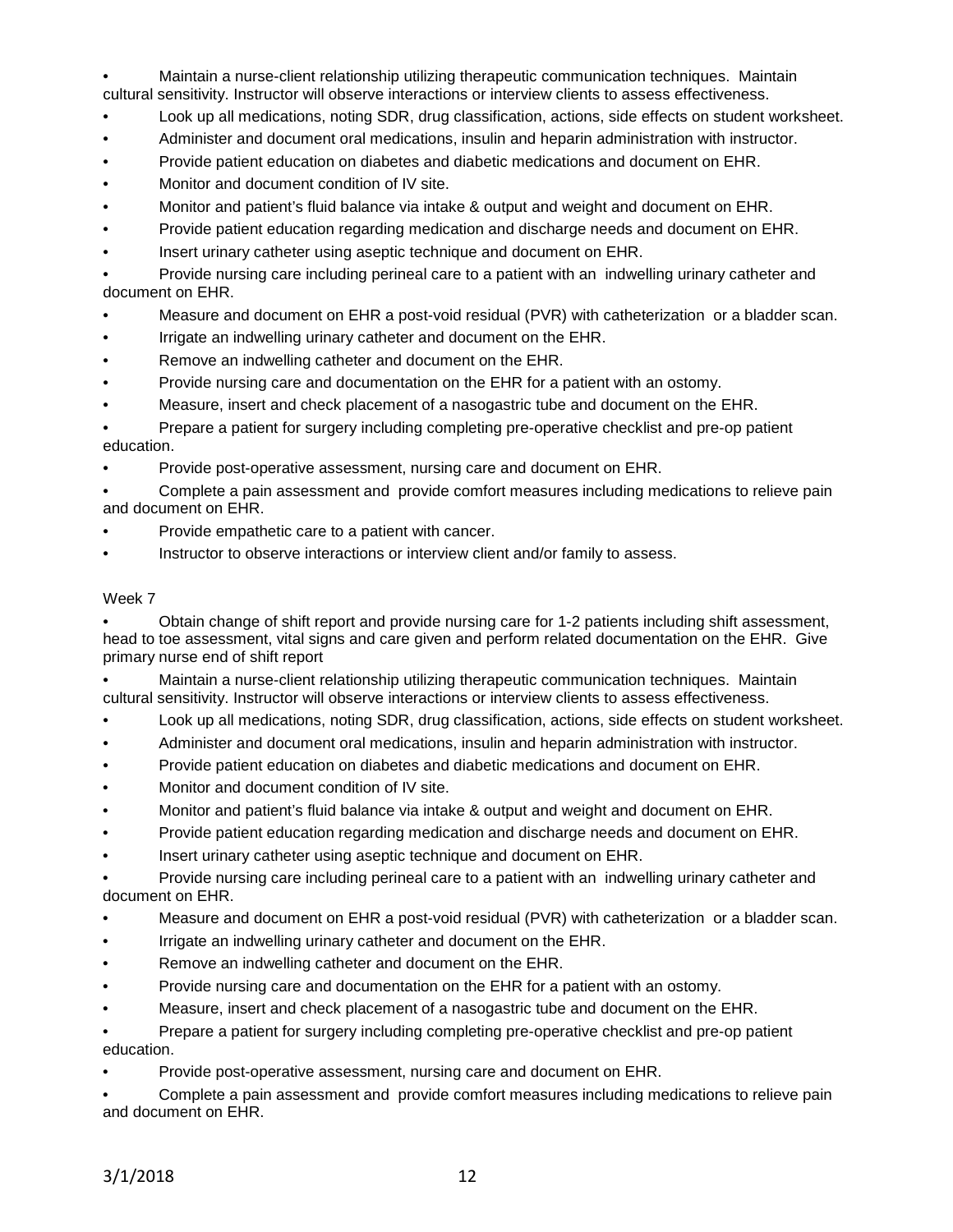• Provide empathetic care to a patient with cancer. Instructor to observe interactions or interview client and/or family to assess.

• Provide care to an orthopedic patient with limitations in mobility and document on EHR.

• Obtain change of shift report and provide nursing care for 1-2 patients including shift assessment, head to toe assessment, vital signs and care given and perform related documentation on the EHR. Give primary nurse end of shift report

• Maintain a nurse-client relationship utilizing therapeutic communication techniques. Maintain cultural sensitivity. Instructor will observe interactions or interview clients to assess effectiveness.

- Look up all medications, noting SDR, drug classification, actions, side effects on student worksheet.
- Administer and document oral medications, insulin and heparin administration with instructor.
- Provide patient education on diabetes and diabetic medications and document on EHR.
- Monitor and document condition of IV site.
- Monitor and patient's fluid balance via intake & output and weight and document on EHR.
- Provide patient education regarding medication and discharge needs and document on EHR.
- Insert urinary catheter using aseptic technique and document on EHR.

• Provide nursing care including perineal care to a patient with an indwelling urinary catheter and document on EHR.

- Measure and document on EHR a post-void residual (PVR) with catheterization or a bladder scan.
- Irrigate an indwelling urinary catheter and document on the EHR.
- Remove an indwelling catheter and document on the EHR.
- Provide nursing care and documentation on the EHR for a patient with an ostomy.
- Measure, insert and check placement of a nasogastric tube and document on the EHR.

• Prepare a patient for surgery including completing pre-operative checklist and pre-op patient education.

• Provide post-operative assessment, nursing care and document on EHR.

• Complete a pain assessment and provide comfort measures including medications to relieve pain and document on EHR.

• Provide empathetic care to a patient with cancer. Instructor to observe interactions or interview client and/or family to assess.

• Provide care to an orthopedic patient with limitations in mobility and document on EHR.

## Week 8

• Obtain change of shift report and provide nursing care for 2 patients including shift assessment, head to toe assessment, vital signs and care given and perform related documentation on the EHR. Give primary nurse end of shift report

• Maintain a nurse-client relationship utilizing therapeutic communication techniques. Maintain cultural sensitivity. Instructor will observe interactions or interview clients to assess effectiveness.

- Look up all medications, noting SDR, drug classification, actions, side effects on student worksheet.
- Administer and document oral medications, insulin and heparin administration with instructor.
- Provide patient education on diabetes and diabetic medications and document on EHR.
- Monitor and document condition of IV site.
- Monitor and patient's fluid balance via intake & output and weight and document on EHR.
- Provide patient education regarding medication and discharge needs and document on EHR.
- Insert urinary catheter using aseptic technique and document on EHR.

• Provide nursing care including perineal care to a patient with an indwelling urinary catheter and document on EHR.

- Measure and document on EHR a post-void residual (PVR) with catheterization or a bladder scan.
- Irrigate an indwelling urinary catheter and document on the EHR.
- Remove an indwelling catheter and document on the EHR.
- Provide nursing care and documentation on the EHR for a patient with an ostomy.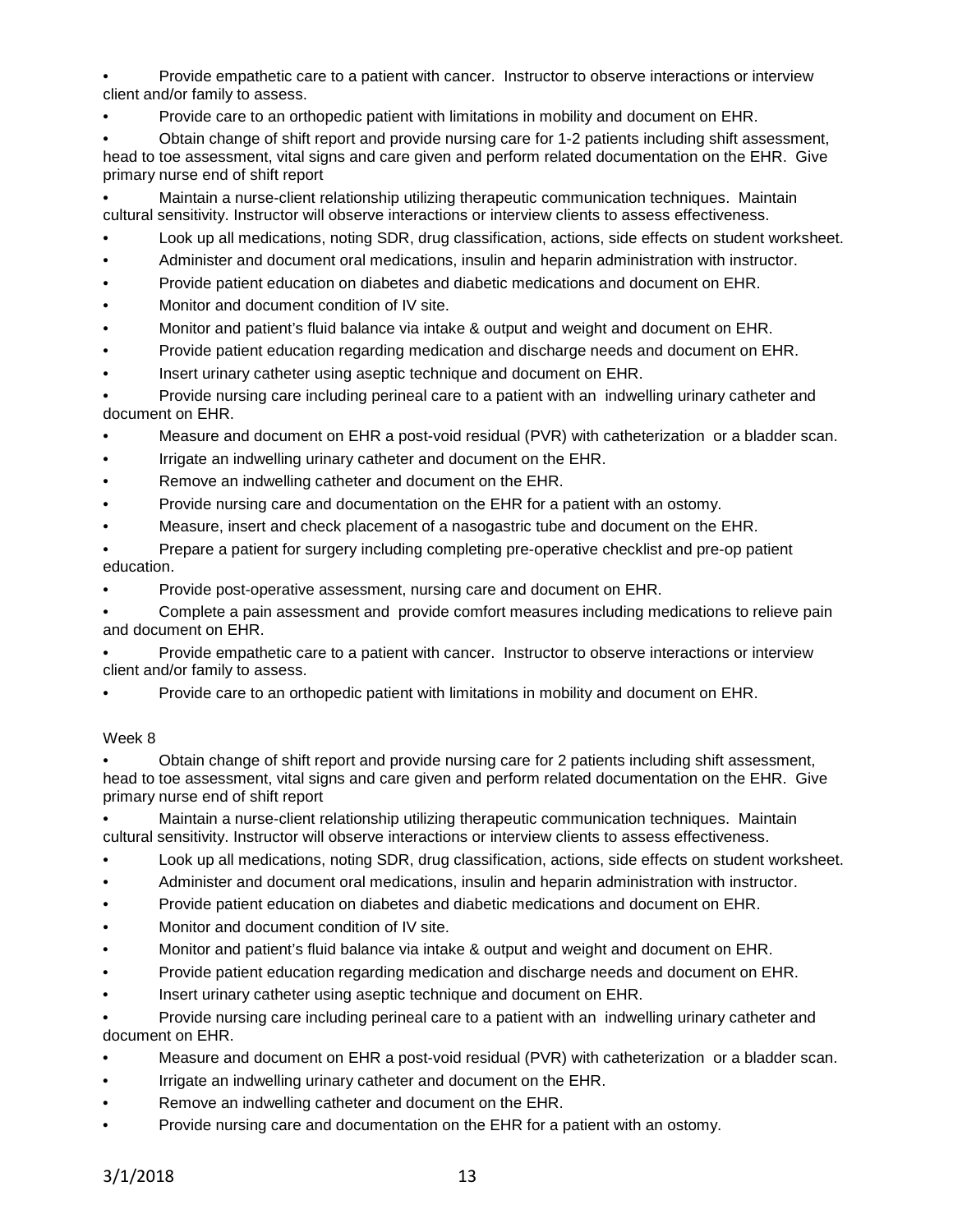• Measure, insert and check placement of a nasogastric tube and document on the EHR.

• Prepare a patient for surgery including completing pre-operative checklist and pre-op patient education.

• Provide post-operative assessment, nursing care and document on EHR.

• Complete a pain assessment and provide comfort measures including medications to relieve pain and document on EHR.

• Provide empathetic care to a patient with cancer. Instructor to observe interactions or interview client and/or family to assess.

• Provide care to an orthopedic patient with limitations in mobility and document on EHR.

• Perform a wound assessment and document on the EHR the size, depth, type and condition of tissue, drainage, tissue healing, and pain level.

Perform and document on the EHR a dry sterile dressing change

## Week 9

• Obtain change of shift report and provide nursing care for 2 patients including shift assessment, head to toe assessment, vital signs and care given and perform related documentation on the EHR. Give primary nurse end of shift report

• Maintain a nurse-client relationship utilizing therapeutic communication techniques. Maintain cultural sensitivity. Instructor will observe interactions or interview clients to assess effectiveness.

- Look up all medications, noting SDR, drug classification, actions, side effects on student worksheet.
- Administer and document oral medications, insulin and heparin administration with instructor.
- Provide patient education on diabetes and diabetic medications and document on EHR.
- Monitor and document condition of IV site.
- Monitor and patient's fluid balance via intake & output and weight and document on EHR.
- Provide patient education regarding medication and discharge needs and document on EHR.
- Insert urinary catheter using aseptic technique and document on EHR.

• Provide nursing care including perineal care to a patient with an indwelling urinary catheter and document on EHR.

- Measure and document on EHR a post-void residual (PVR) with catheterization or a bladder scan.
- Irrigate an indwelling urinary catheter and document on the EHR.
- Remove an indwelling catheter and document on the EHR.
- Provide nursing care and documentation on the EHR for a patient with an ostomy.
- Measure, insert and check placement of a nasogastric tube and document on the EHR.

• Prepare a patient for surgery including completing pre-operative checklist and pre-op patient education.

• Provide post-operative assessment, nursing care and document on EHR.

• Complete a pain assessment and provide comfort measures including medications to relieve pain and document on EHR.

• Provide empathetic care to a patient with cancer. Instructor to observe interactions or interview client and/or family to assess.

• Provide care to an orthopedic patient with limitations in mobility and document on EHR.

• Perform a wound assessment and document on EHR the size, depth, type and condition of tissue, drainage, tissue healing, and pain level.

- Perform and document on EHR prescribed dressing changes to surgical and chronic wounds.
- Complete a wet to dry dressing change using aseptic technique and document on the EHR.

## Week 10

• Obtain change of shift report and provide nursing care for 2 patients including shift assessment, head to toe assessment, vital signs and care given and perform related documentation on the EHR. Give primary nurse end of shift report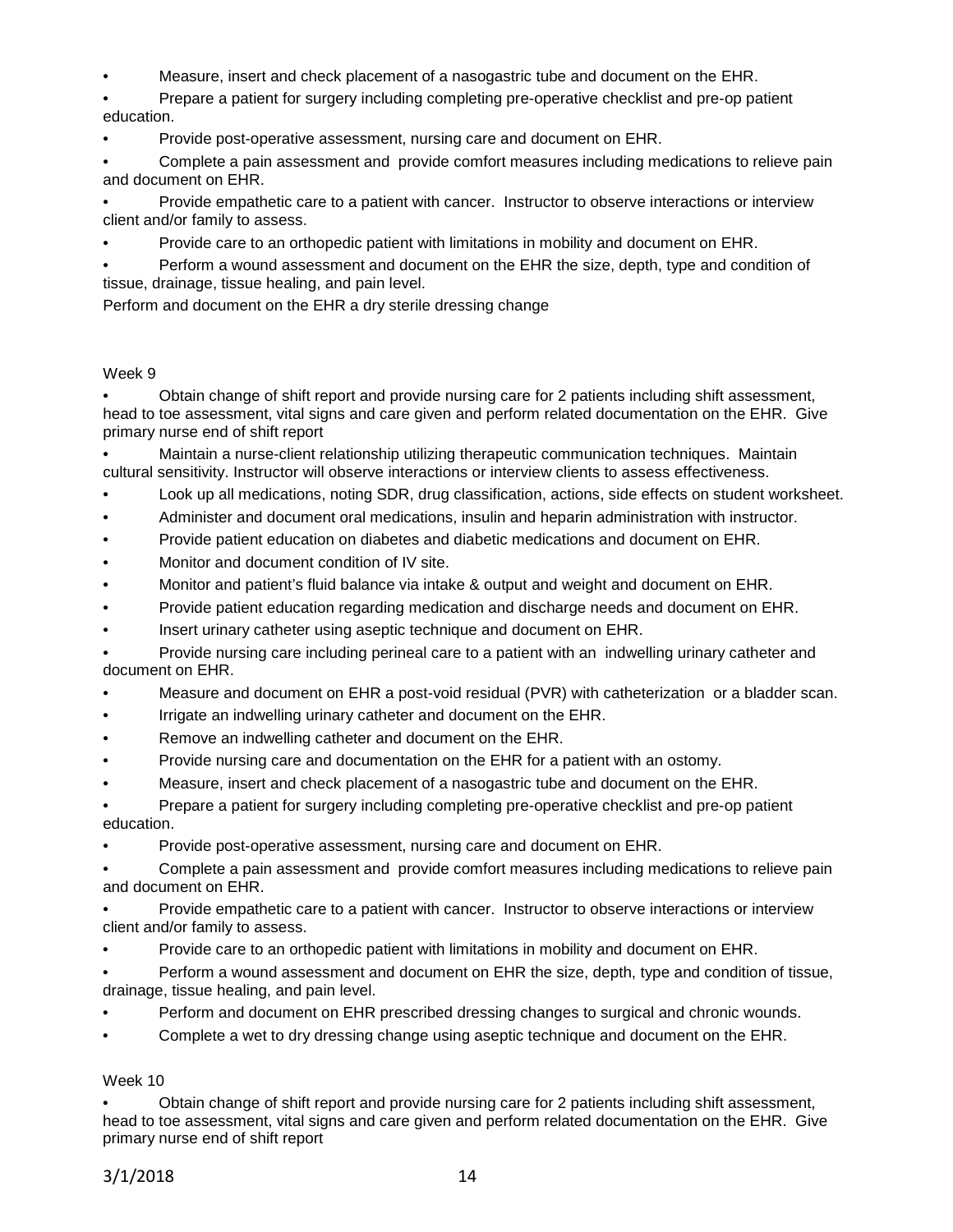• Maintain a nurse-client relationship utilizing therapeutic communication techniques. Maintain cultural sensitivity. Instructor will observe interactions or interview clients to assess effectiveness.

- Look up all medications, noting SDR, drug classification, actions, side effects on student worksheet.
- Administer and document oral medications, insulin and heparin administration with instructor.
- Provide patient education on diabetes and diabetic medications and document on EHR.
- Monitor and document condition of IV site.
- Monitor and patient's fluid balance via intake & output and weight and document on EHR.
- Provide patient education regarding medication and discharge needs and document on EHR.
- Insert urinary catheter using aseptic technique and document on EHR.

• Provide nursing care including perineal care to a patient with an indwelling urinary catheter and document on EHR.

- Measure and document on EHR a post-void residual (PVR) with catheterization or a bladder scan.
- Irrigate an indwelling urinary catheter and document on the EHR.
- Remove an indwelling catheter and document on the EHR.
- Provide nursing care and documentation on the EHR for a patient with an ostomy.
- Measure, insert and check placement of a nasogastric tube and document on the EHR.

• Prepare a patient for surgery including completing pre-operative checklist and pre-op patient education.

• Provide post-operative assessment, nursing care and document on EHR.

• Complete a pain assessment and provide comfort measures including medications to relieve pain and document on EHR.

• Provide empathetic care to a patient with cancer. Instructor to observe interactions or interview client and/or family to assess.

Provide care to an orthopedic patient with limitations in mobility and document on EHR.

• Perform a wound assessment and document on EHR the size, depth, type and condition of tissue, drainage, tissue healing, and pain level.

- Perform and document on EHR prescribed dressing changes to surgical and chronic wounds.
- Complete a wet to dry dressing change using aseptic technique and document on the EHR.
- Identify 5 signs and symptoms of hypoxia.
- Document the respiratory rate, depth, and rhythm on the EHR.
- Document the measurement of respiratory rate after administration of specific therapies on the EHR.
- Provide care and document on the EHR for a patient that requires oxygen.
- Report to the instructor and primary nurse and document on the EHR abnormal respiratory findings.
- Provide patient education regarding cessation of smoking and document on the EHR.
- Calculate with accuracy IV rate in mL/hour and drops/minute.

#### Week 11

• Obtain change of shift report and provide nursing care for 2 patients including shift assessment, head to toe assessment, vital signs and care given and perform related documentation on the EHR. Give primary nurse end of shift report

• Maintain a nurse-client relationship utilizing therapeutic communication techniques. Maintain cultural sensitivity. Instructor will observe interactions or interview clients to assess effectiveness.

- Look up all medications, noting SDR, drug classification, actions, side effects on student worksheet.
- Administer and document oral medications, insulin and heparin administration with instructor.
- Provide patient education on diabetes and diabetic medications and document on EHR.
- Monitor and document condition of IV site.
- Monitor and patient's fluid balance via intake & output and weight and document on EHR.
- Provide patient education regarding medication and discharge needs and document on EHR.
- Insert urinary catheter using aseptic technique and document on EHR.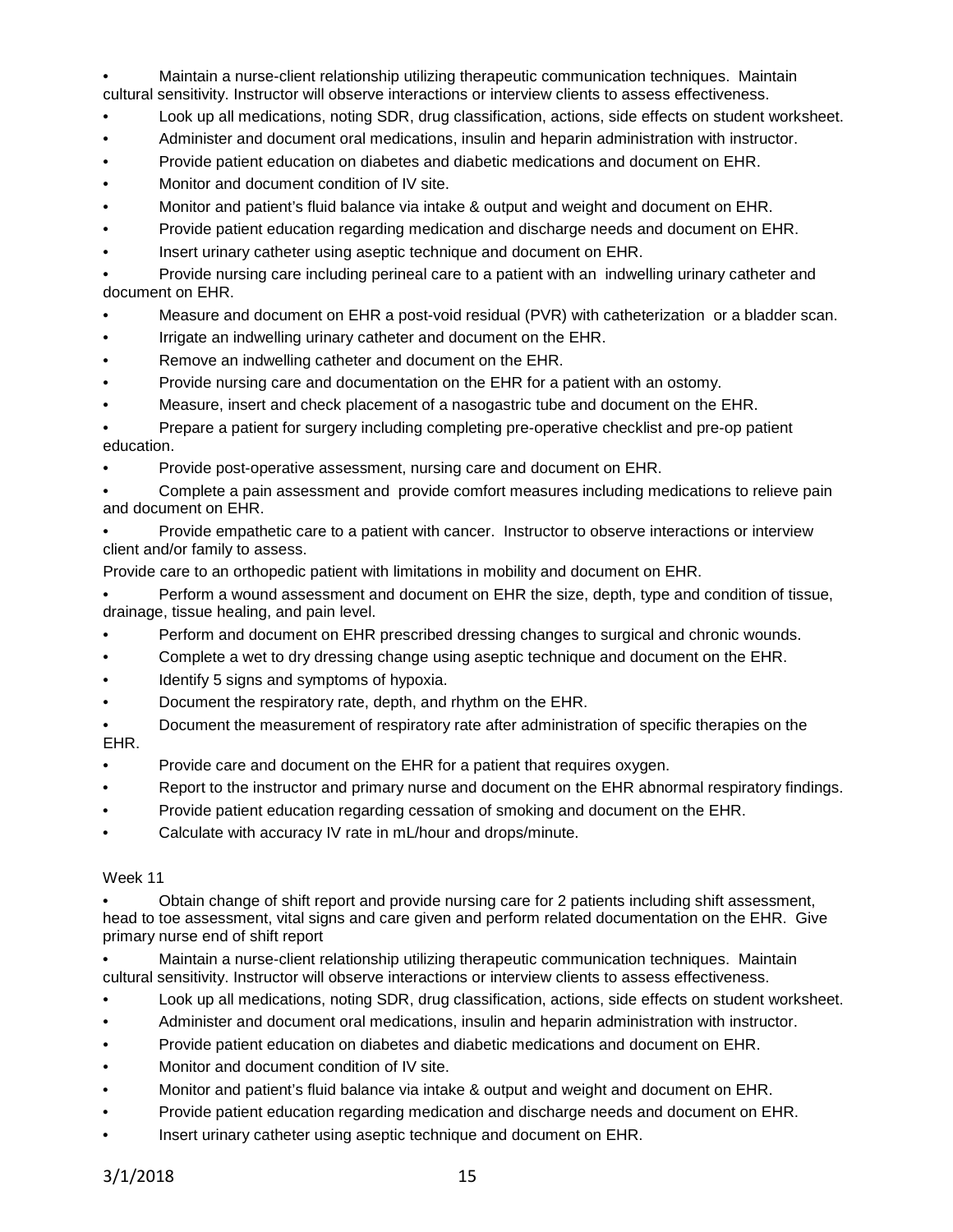Provide nursing care including perineal care to a patient with an indwelling urinary catheter and document on EHR.

- Measure and document on EHR a post-void residual (PVR) with catheterization or a bladder scan.
- Irrigate an indwelling urinary catheter and document on the EHR.
- Remove an indwelling catheter and document on the EHR.
- Provide nursing care and documentation on the EHR for a patient with an ostomy.
- Measure, insert and check placement of a nasogastric tube and document on the EHR.

• Prepare a patient for surgery including completing pre-operative checklist and pre-op patient education.

• Provide post-operative assessment, nursing care and document on EHR.

• Complete a pain assessment and provide comfort measures including medications to relieve pain and document on EHR.

• Provide empathetic care to a patient with cancer. Instructor to observe interactions or interview client and/or family to assess.

• Provide care to an orthopedic patient with limitations in mobility and document on EHR.

• Perform a wound assessment and document on EHR the size, depth, type and condition of tissue, drainage, tissue healing, and pain level.

- Perform and document on EHR prescribed dressing changes to surgical and chronic wounds.
- Complete a wet to dry dressing change using aseptic technique and document on the EHR.
- Identify 5 signs and symptoms of hypoxia.
- Document the respiratory rate, depth, and rhythm on the EHR.

• Document the measurement of respiratory rate after administration of specific therapies on the EHR.

- Provide care and document on the EHR for a patient that requires oxygen.
- Report to the instructor and primary nurse and document on the EHR abnormal respiratory findings.
- Provide patient education regarding cessation of smoking and document on the EHR.
- Calculate with accuracy IV rate in mL/hour and drops/minute.

• Perform GI assessment, education regarding diet, and enteral feedings and enteral medications as prescribed and document on EHR.

## Week 12

• Obtain change of shift report and provide nursing care for 2 patients including shift assessment, head to toe assessment, vital signs and care given and perform related documentation on the EHR. Give primary nurse end of shift report

• Maintain a nurse-client relationship utilizing therapeutic communication techniques. Maintain cultural sensitivity. Instructor will observe interactions or interview clients to assess effectiveness.

- Look up all medications, noting SDR, drug classification, actions, side effects on student worksheet.
- Administer and document oral medications, insulin and heparin administration with instructor.
- Provide patient education on diabetes and diabetic medications and document on EHR.
- Monitor and document condition of IV site.
- Monitor and patient's fluid balance via intake & output and weight and document on EHR.
- Provide patient education regarding medication and discharge needs and document on EHR.
- Insert urinary catheter using aseptic technique and document on EHR.

• Provide nursing care including perineal care to a patient with an indwelling urinary catheter and document on EHR.

- Measure and document on EHR a post-void residual (PVR) with catheterization or a bladder scan.
- Irrigate an indwelling urinary catheter and document on the EHR.
- Remove an indwelling catheter and document on the EHR.
- Provide nursing care and documentation on the EHR for a patient with an ostomy.
- Measure, insert and check placement of a nasogastric tube and document on the EHR.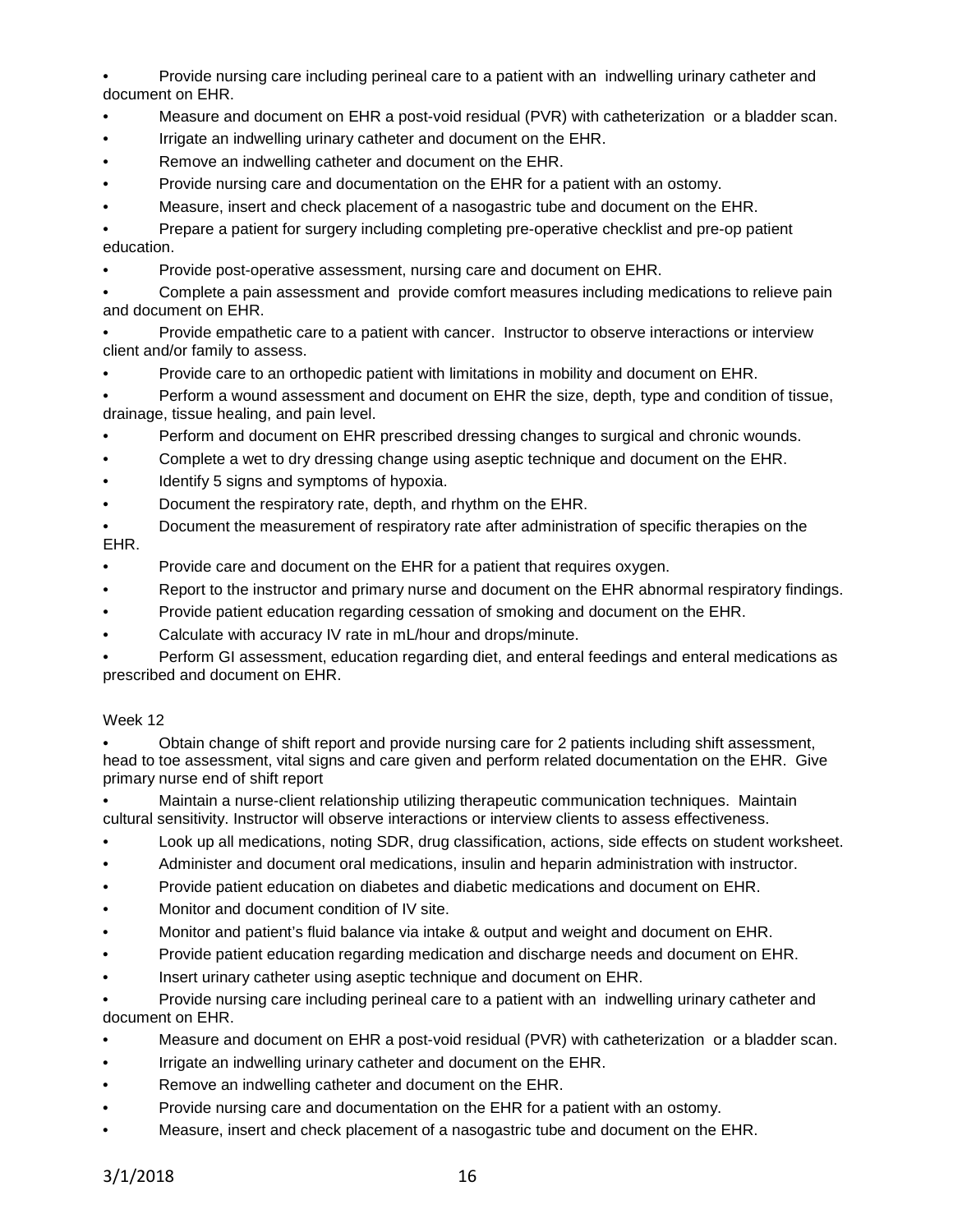• Prepare a patient for surgery including completing pre-operative checklist and pre-op patient education.

• Provide post-operative assessment, nursing care and document on EHR.

• Complete a pain assessment and provide comfort measures including medications to relieve pain and document on EHR.

• Provide empathetic care to a patient with cancer. Instructor to observe interactions or interview client and/or family to assess.

• Provide care to an orthopedic patient with limitations in mobility and document on EHR.

• Perform a wound assessment and document on EHR the size, depth, type and condition of tissue, drainage, tissue healing, and pain level.

- Perform and document on EHR prescribed dressing changes to surgical and chronic wounds.
- Complete a wet to dry dressing change using aseptic technique and document on the EHR.
- Identify 5 signs and symptoms of hypoxia.
- Document the respiratory rate, depth, and rhythm on the EHR.

• Document the measurement of respiratory rate after administration of specific therapies on the EHR.

- Provide care and document on the EHR for a patient that requires oxygen.
- Report to the instructor and primary nurse and document on the EHR abnormal respiratory findings.
- Provide patient education regarding cessation of smoking and document on the EHR.
- Calculate with accuracy IV rate in mL/hour and drops/minute.

• Perform GI assessment, education regarding diet, and enteral feedings and enteral medications as prescribed and document on EHR.

### Week 13

• Obtain change of shift report and provide nursing care for 2 patients including shift assessment, head to toe assessment, vital signs and care given and perform related documentation on the EHR. Give primary nurse end of shift report

• Maintain a nurse-client relationship utilizing therapeutic communication techniques. Maintain cultural sensitivity. Instructor will observe interactions or interview clients to assess effectiveness.

- Look up all medications, noting SDR, drug classification, actions, side effects on student worksheet.
- Administer and document oral medications, insulin and heparin administration with instructor.
- Provide patient education on diabetes and diabetic medications and document on EHR.
- Monitor and document condition of IV site.
- Monitor and patient's fluid balance via intake & output and weight and document on EHR.
- Provide patient education regarding medication and discharge needs and document on EHR.
- Insert urinary catheter using aseptic technique and document on EHR.

• Provide nursing care including perineal care to a patient with an indwelling urinary catheter and document on EHR.

- Measure and document on EHR a post-void residual (PVR) with catheterization or a bladder scan.
- Irrigate an indwelling urinary catheter and document on the EHR.
- Remove an indwelling catheter and document on the EHR.
- Provide nursing care and documentation on the EHR for a patient with an ostomy.
- Measure, insert and check placement of a nasogastric tube and document on the EHR.

• Prepare a patient for surgery including completing pre-operative checklist and pre-op patient education.

• Provide post-operative assessment, nursing care and document on EHR.

• Complete a pain assessment and provide comfort measures including medications to relieve pain and document on EHR.

• Provide empathetic care to a patient with cancer. Instructor to observe interactions or interview client and/or family to assess.

• Provide care to an orthopedic patient with limitations in mobility and document on EHR.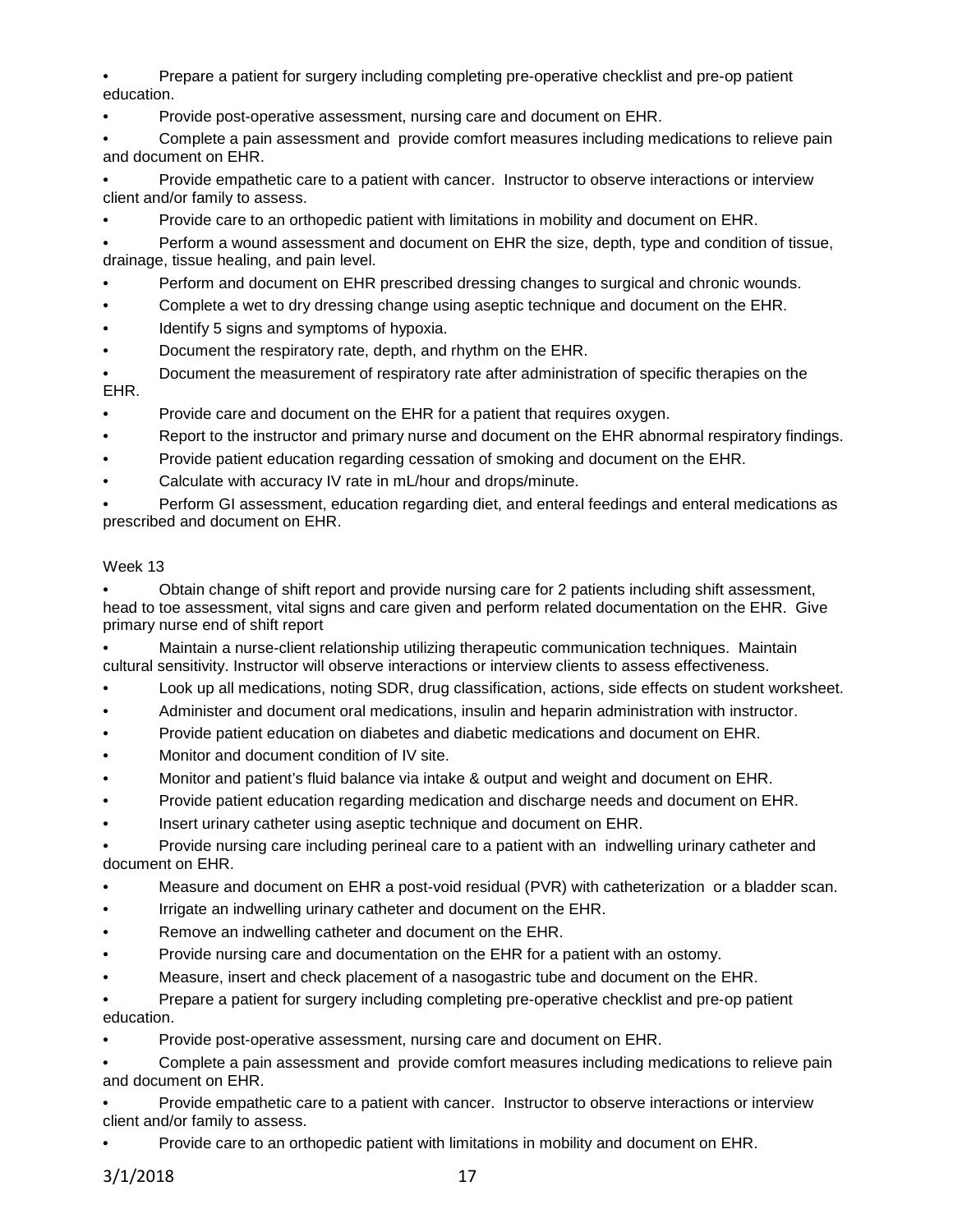• Perform a wound assessment and document on EHR the size, depth, type and condition of tissue, drainage, tissue healing, and pain level.

- Perform and document on EHR prescribed dressing changes to surgical and chronic wounds.
- Complete a wet to dry dressing change using aseptic technique and document on the EHR.
- Identify 5 signs and symptoms of hypoxia.
- Document the respiratory rate, depth, and rhythm on the EHR.

• Document the measurement of respiratory rate after administration of specific therapies on the EHR.

- Provide care and document on the EHR for a patient that requires oxygen.
- Report to the instructor and primary nurse and document on the EHR abnormal respiratory findings.
- Provide patient education regarding cessation of smoking and document on the EHR.
- Calculate with accuracy IV rate in mL/hour and drops/minute.

• Perform GI assessment, education regarding diet, and enteral feedings and enteral medications as prescribed and document on EHR

### Week 14

• Obtain change of shift report and provide nursing care for 2 patients including shift assessment, head to toe assessment, vital signs and care given and perform related documentation on the EHR. Give primary nurse end of shift report

• Maintain a nurse-client relationship utilizing therapeutic communication techniques. Maintain cultural sensitivity. Instructor will observe interactions or interview clients to assess effectiveness.

- Look up all medications, noting SDR, drug classification, actions, side effects on student worksheet.
- Administer and document oral medications, insulin and heparin administration with instructor.
- Provide patient education on diabetes and diabetic medications and document on EHR.
- Monitor and document condition of IV site.
- Monitor and patient's fluid balance via intake & output and weight and document on EHR.
- Provide patient education regarding medication and discharge needs and document on EHR.
- Insert urinary catheter using aseptic technique and document on EHR.

• Provide nursing care including perineal care to a patient with an indwelling urinary catheter and document on EHR.

- Measure and document on EHR a post-void residual (PVR) with catheterization or a bladder scan.
- Irrigate an indwelling urinary catheter and document on the EHR.
- Remove an indwelling catheter and document on the EHR.
- Provide nursing care and documentation on the EHR for a patient with an ostomy.
- Measure, insert and check placement of a nasogastric tube and document on the EHR.

• Prepare a patient for surgery including completing pre-operative checklist and pre-op patient education.

• Provide post-operative assessment, nursing care and document on EHR.

• Complete a pain assessment and provide comfort measures including medications to relieve pain and document on EHR.

• Provide empathetic care to a patient with cancer. Instructor to observe interactions or interview client and/or family to assess.

• Provide care to an orthopedic patient with limitations in mobility and document on EHR.

• Perform a wound assessment and document on EHR the size, depth, type and condition of tissue, drainage, tissue healing, and pain level.

- Perform and document on EHR prescribed dressing changes to surgical and chronic wounds.
- Complete a wet to dry dressing change using aseptic technique and document on the EHR.
- Identify 5 signs and symptoms of hypoxia.
- Document the respiratory rate, depth, and rhythm on the EHR.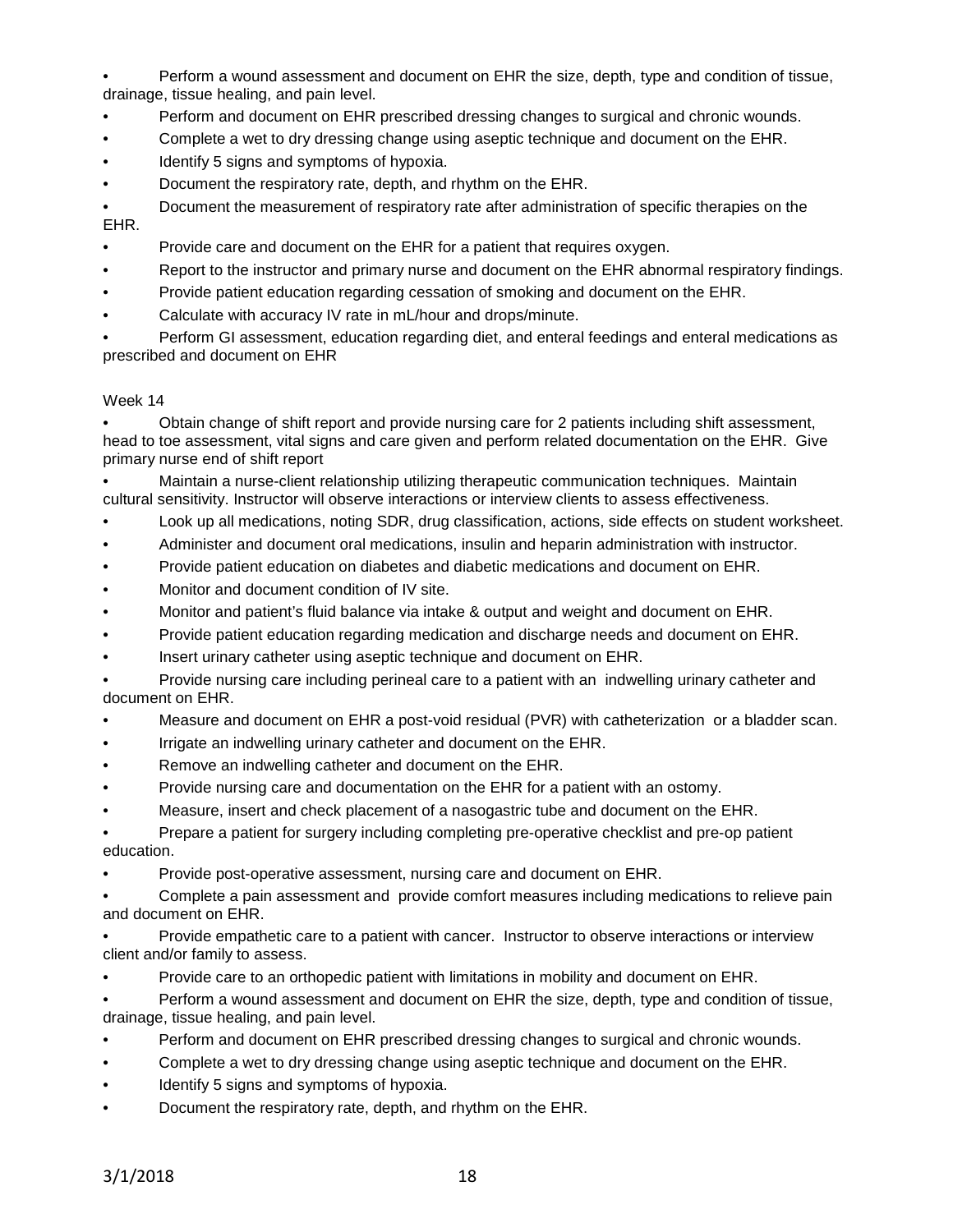- Document the measurement of respiratory rate after administration of specific therapies on the EHR.
- Provide care and document on the EHR for a patient that requires oxygen.
- Report to the instructor and primary nurse and document on the EHR abnormal respiratory findings.
- Provide patient education regarding cessation of smoking and document on the EHR.
- Calculate with accuracy IV rate in mL/hour and drops/minute.

• Perform GI assessment, education regarding diet, and enteral feedings and enteral medications as prescribed and document on EHR

## Week 15

• Obtain change of shift report and provide nursing care for 2 patients including shift assessment, head to toe assessment, vital signs and care given and perform related documentation on the EHR. Give primary nurse end of shift report

• Maintain a nurse-client relationship utilizing therapeutic communication techniques. Maintain cultural sensitivity. Instructor will observe interactions or interview clients to assess effectiveness.

- Look up all medications, noting SDR, drug classification, actions, side effects on student worksheet.
- Administer and document oral medications, insulin and heparin administration with instructor.
- Provide patient education on diabetes and diabetic medications and document on EHR.
- Monitor and document condition of IV site.
- Monitor and patient's fluid balance via intake & output and weight and document on EHR.
- Provide patient education regarding medication and discharge needs and document on EHR.
- Insert urinary catheter using aseptic technique and document on EHR.

• Provide nursing care including perineal care to a patient with an indwelling urinary catheter and document on EHR.

- Measure and document on EHR a post-void residual (PVR) with catheterization or a bladder scan.
- Irrigate an indwelling urinary catheter and document on the EHR.
- Remove an indwelling catheter and document on the EHR.
- Provide nursing care and documentation on the EHR for a patient with an ostomy.
- Measure, insert and check placement of a nasogastric tube and document on the EHR.

• Prepare a patient for surgery including completing pre-operative checklist and pre-op patient education.

• Provide post-operative assessment, nursing care and document on EHR.

• Complete a pain assessment and provide comfort measures including medications to relieve pain and document on EHR.

• Provide empathetic care to a patient with cancer. Instructor to observe interactions or interview client and/or family to assess.

• Provide care to an orthopedic patient with limitations in mobility and document on EHR.

• Perform a wound assessment and document on EHR the size, depth, type and condition of tissue, drainage, tissue healing, and pain level.

- Perform and document on EHR prescribed dressing changes to surgical and chronic wounds.
- Complete a wet to dry dressing change using aseptic technique and document on the EHR.
- Identify 5 signs and symptoms of hypoxia.
- Document the respiratory rate, depth, and rhythm on the EHR.

• Document the measurement of respiratory rate after administration of specific therapies on the EHR.

- Provide care and document on the EHR for a patient that requires oxygen.
- Report to the instructor and primary nurse and document on the EHR abnormal respiratory findings.
- Provide patient education regarding cessation of smoking and document on the EHR.
- Calculate with accuracy IV rate in mL/hour and drops/minute.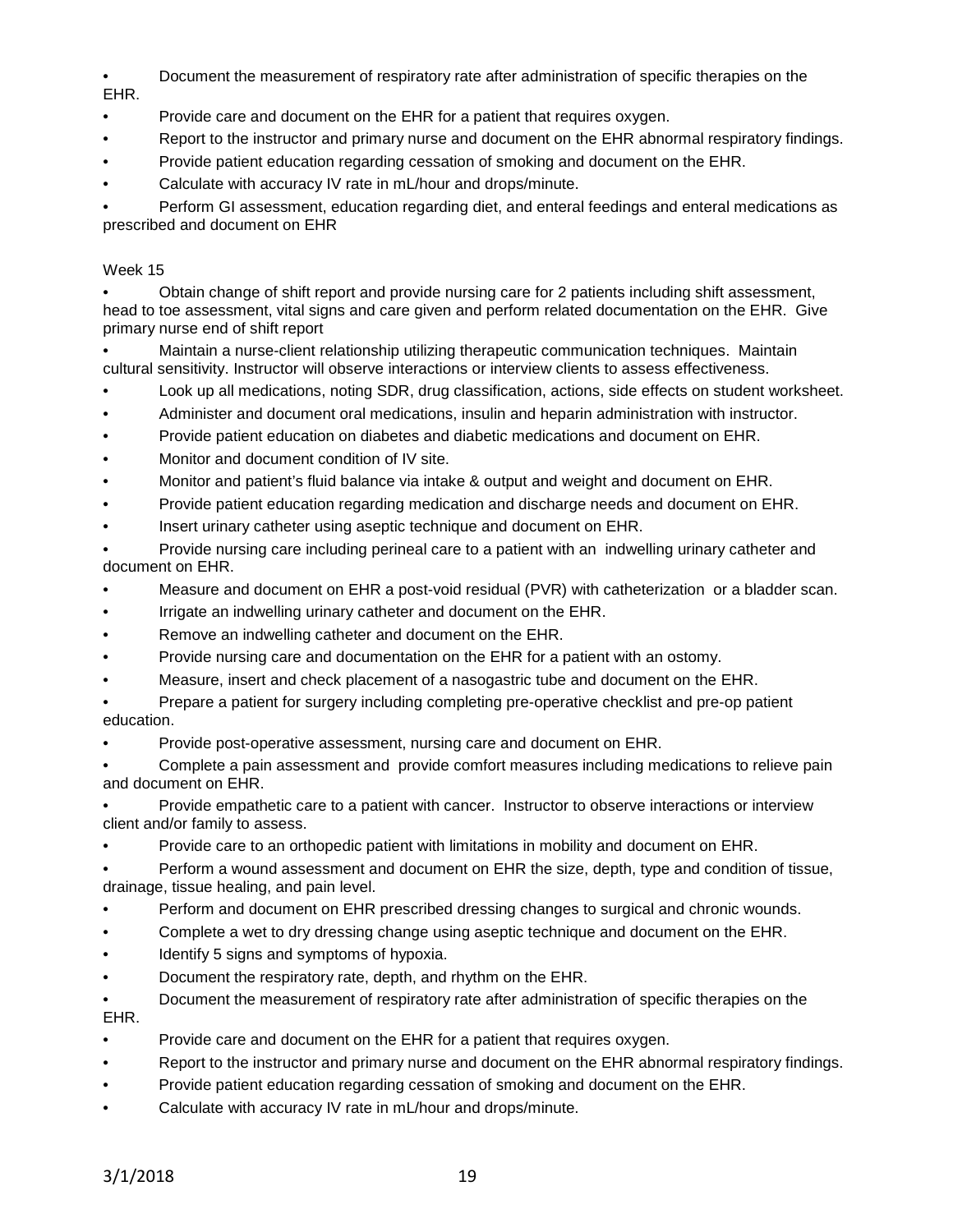• Perform GI assessment, education regarding diet, and enteral feedings and enteral medications as prescribed and document on EHR.

Week 16 No lab/clinical

## **METHODS OF INSTRUCTION:**

Lecture, skills lab, hospital clinical lab, skills demonstration, return demonstration

## **OUT OF CLASS ASSIGNMENTS:**

Required Outside Hours: 10 Assignment Description: Lab cards and medication cards are required.

### **METHODS OF EVALUATION:**

Writing assignments

Percent of total grade: 10.00 %

Percent range of total grade: 5% to 10% Lab Cards and Med Cards are required.

Problem-solving assignments

Percent of total grade: 0.00 %

Clinical Math Exam requires a minimum 90% competency level to pass the course, but it is not counted into the grade. Pass/fail only. You must receive the minimum 90% to pass the course.

Skill demonstrations

Percent of total grade: 0.00 %

Skills testing of nursing clinical skills. Skills testing is pass/fail only. Students must demonstrate safe clinical performance with patient care in the hospital. Clinical evaluations are performed and are pass/fail only. Students must pass skills testing and have passing clinical performance in the hospital in order to pass the course.

Objective examinations

Percent of total grade: 95.00 %

Percent range of total grade: 90% to 95 % Theory Exams, Quizzes, ATI Proctored Exams. Multiple Choice, True/False, Matching Items, Essay Completion.

Other methods of evaluation

Percent of total grade: 0.00 %

#### **REPRESENTATIVE TEXTBOOKS:**

ATI Testing. ATI NCLEX Review Modules & Proctored Assessments. Leawood, KS: Assessment Technologies Inc.,2018. New testing and NCLEX-PN review software. ISBN: None

Clayton. PHARM = Basic Pharmacology for Nurses, 17th edition. St. Louis, MO: Elsevier,2017. New text. ISBN: 9780323396103

Clayton. PHARM SG = Basic Pharmacology for Nurses, 17th edition. St. Louis, MO: Elsevier,2017. New text. ISBN: 978-0323396110

Doenges, Moorhouse & Murr. Nurse's Pocket Guide: Diagnoses, Prioritized Interventions and Rationales, 14th edition.. Philadelphia, PA: FA Davis,2016. Updated with current edition.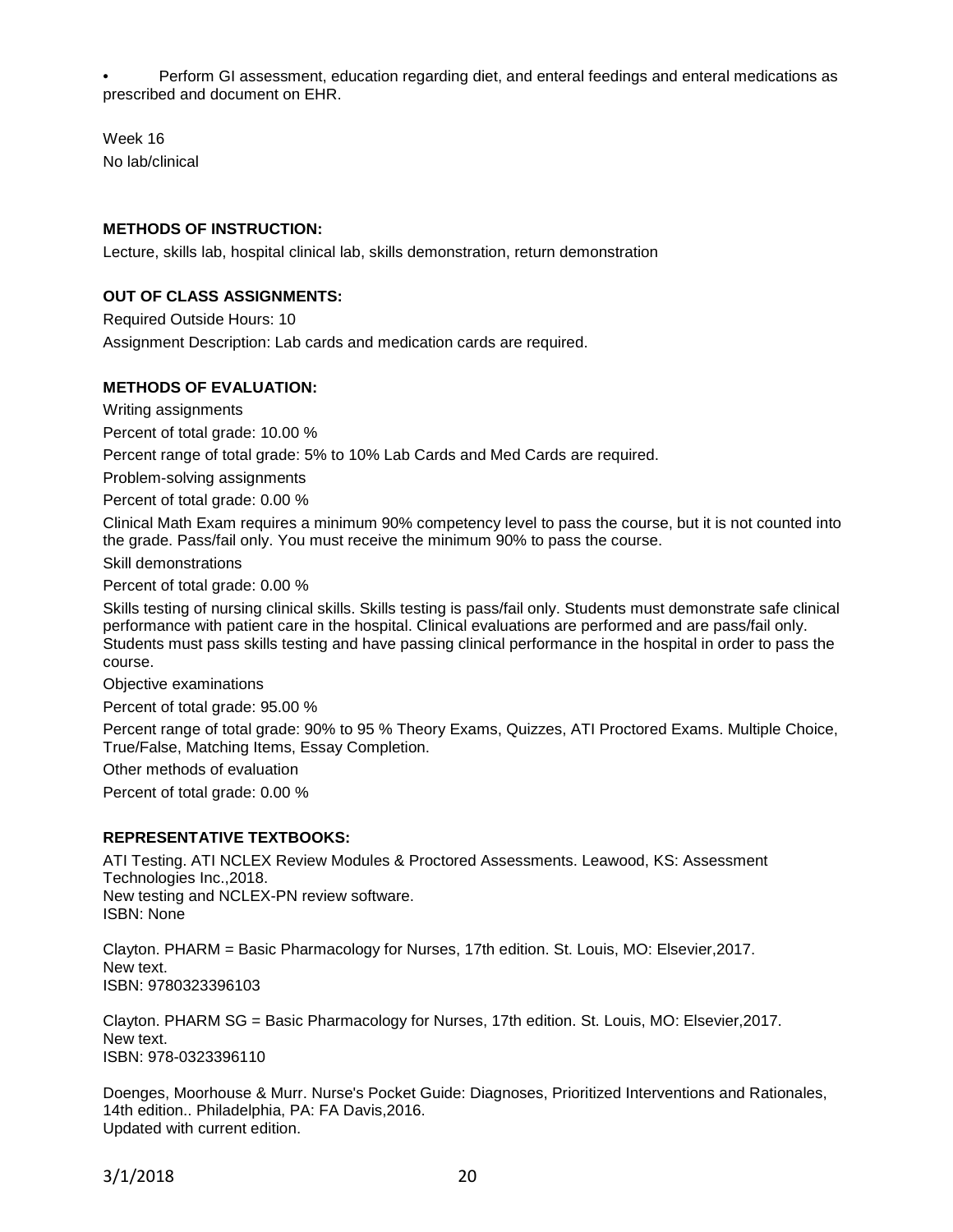#### ISBN: 0803644752

FA Davis. Nursing Central for Smartphone. Charlottesville, VA: Unbound Medicine / FA Davis,2018. Updated with current edition. ISBN: None

FA Davis. Taber's Cyclopedic Medical Dictionary, 23rd edition.. Philadelphia, PA: FA Davis,2017. Updated with current edition. ISBN: 978-0-8036-5904-9

Linton. IMSN = Introduction to Medical-Surgical Nursing, 6th ed.. St. Louis, MO: Elsevier,2016. New text. ISBN: 9781455776412

Mosby. Mosby's Dictionary of Medicine, Nursing & Health Professions, 10th edition. St. Louis, MO: Elsevier,2016. Updated to current edition. ISBN: 9780323222051

Nugent & Vitale. Fundamentals Success-A Q&A Review Applying Critical Thinking to Test Taking, 4th edition. Philadelphia, PA: FA Davis,2015. New text. ISBN: 978-0-8036-4414-4

Phelps, Sparks & Taylor. Nursing Diagnosis Reference Manual, 10th ed.. Riverwood, IL: Lippincott,2017. Updated with current edition. ISBN: 9781496347817

Potter & Perry. FON = Fundamentals of Nursing, 9th edition. St. Louis, MO: Elsevier,2017. Updated with current edition. ISBN: 9780323327404

Potter & Perry. FON SG = Fundamentals of Nursing Study Guide, 8th ed.. St. Louis, MO: Elsevier,2017. Updated to current edition. ISBN: 9780323396448

Purnell & Paulanka. CCHC = Culturally Competent Health Care (guide to), 3rd ed.. Philadelphia, PA: FA Davis,2018. Updated edition. ISBN: 978-0-8036-6702-0

Turner & Mullholland. The Nurse, The Math, The Meds. 4th edition. St. Louis, MO: Elsevier,2018. New text. ISBN: 9780323293839

Vallerand & Sanoski. Davis Drug Guide (Nurse's Med Deck), 15th edition. Philadelphia, PA: FA Davis,2017. Updated to current edition. ISBN: 978-0-8036-5707-6

Van Leeuwen & Bladh. Davis's Comprehensive Handbook of Laboratory and Diagnostic Tests With Nursing Implications, 7th ed. FA D. Philadelphia, PA: FA Davis,2017. Updated with current edition. ISBN: 978-0-8036-5943-8

**Recommended Representative Textbooks** Myers. LPN Notes : Nurse's Clinical Pocket Guide, 4th Edition. Philadelphia, PA: FA Davis,2016. New text. ISBN: 978-0-8036-5796-0